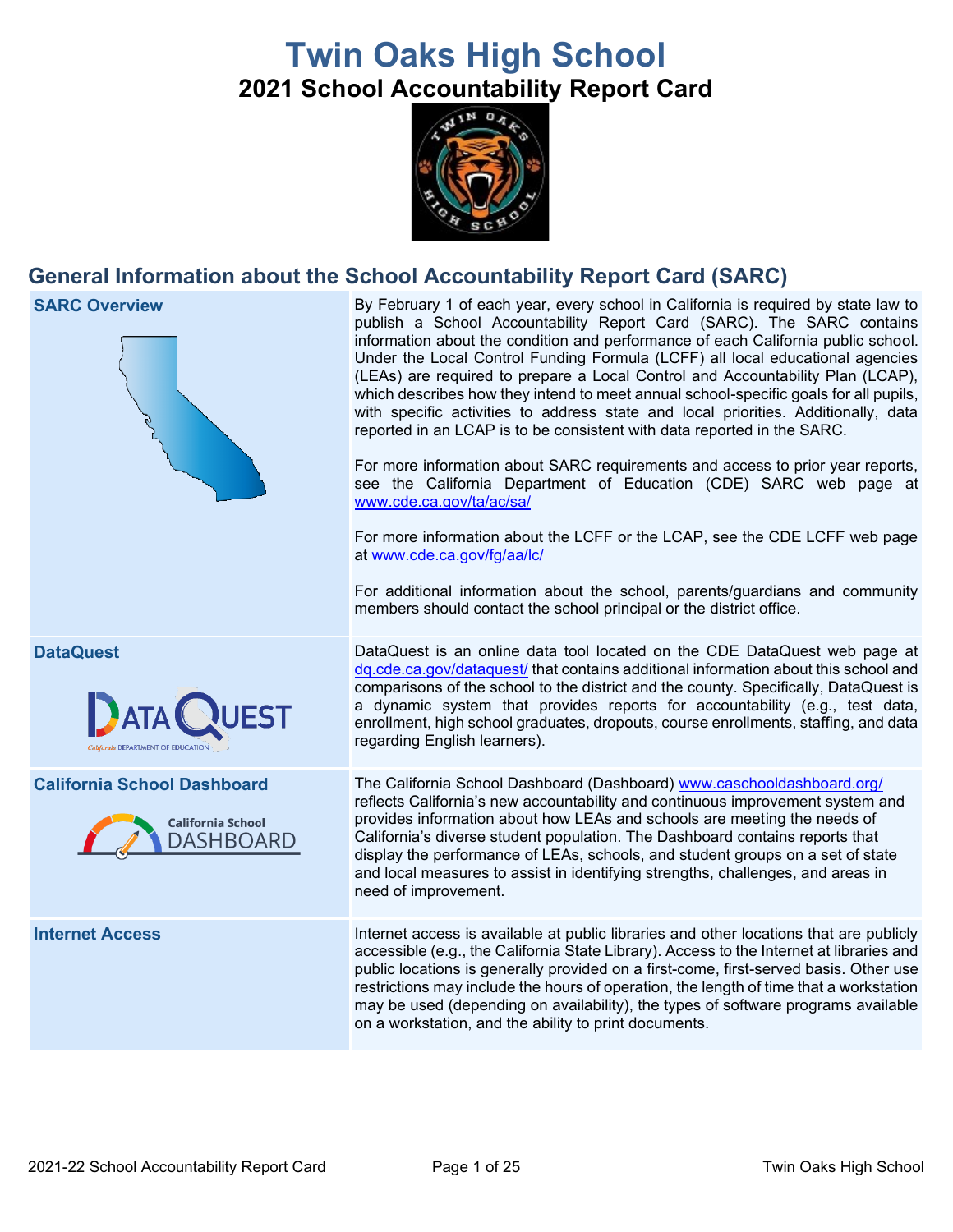### **2021-22 School Contact Information**

| <b>School Name</b>                               | Twin Oaks High School           |
|--------------------------------------------------|---------------------------------|
| <b>Street</b>                                    | 158 Cassou Road                 |
| City, State, Zip                                 | San Marcos, CA 92069            |
| <b>Phone Number</b>                              | (760) 290-2555                  |
| <b>Principal</b>                                 | <b>Garth Phillips</b>           |
| <b>Email Address</b>                             | garth.phillips@smusd.org        |
| <b>School Website</b>                            | https://twinoakshigh.smusd.org/ |
| County-District-School (CDS) Code 37737913730215 |                                 |

| 2021-22 District Contact Information |                                    |  |  |
|--------------------------------------|------------------------------------|--|--|
| <b>District Name</b>                 | San Marcos Unified School District |  |  |
| <b>Phone Number</b>                  | (760) 752-1299                     |  |  |
| Superintendent                       | Dr. Andrew S. Johnsen              |  |  |
| <b>Email Address</b>                 | andy.johnsen@smusd.org             |  |  |
| <b>District Website Address</b>      | www.smusd.org                      |  |  |

### **2021-22 School Overview**

Twin Oaks High School is the continuation high school (alternative education) in San Marcos, CA in North San Diego County. We serve the entire community that ranges from low socio-economic to affluent neighborhoods. All of our students are qualified as at-promise based on socio-economics, foster youth, homelessness, gang affiliations, immigration status, mental health, gender identity, credit deficiency, special education, and/or language learning.

Students are referred to us from the district's two comprehensive high schools, independent study high school, and occasionally from other schools and programs in the County. They come for a variety of reasons: credit deficiency, difficulty adjusting to a traditional school, emotional needs, smaller community and class size (less than 23 students), a more intimate setting, a need to be employed, and difficulty relating to other students. Twin Oaks High School also offers an after school program, busing, a social worker, a counselor, the Future Center, and a school psychologist to meet all student needs.

Twin Oaks High School Mission Statement: Twin Oaks High School will provide opportunities and second chances for students to acquire and develop the skill and attributes that will serve them effectively in their personal and professional lives.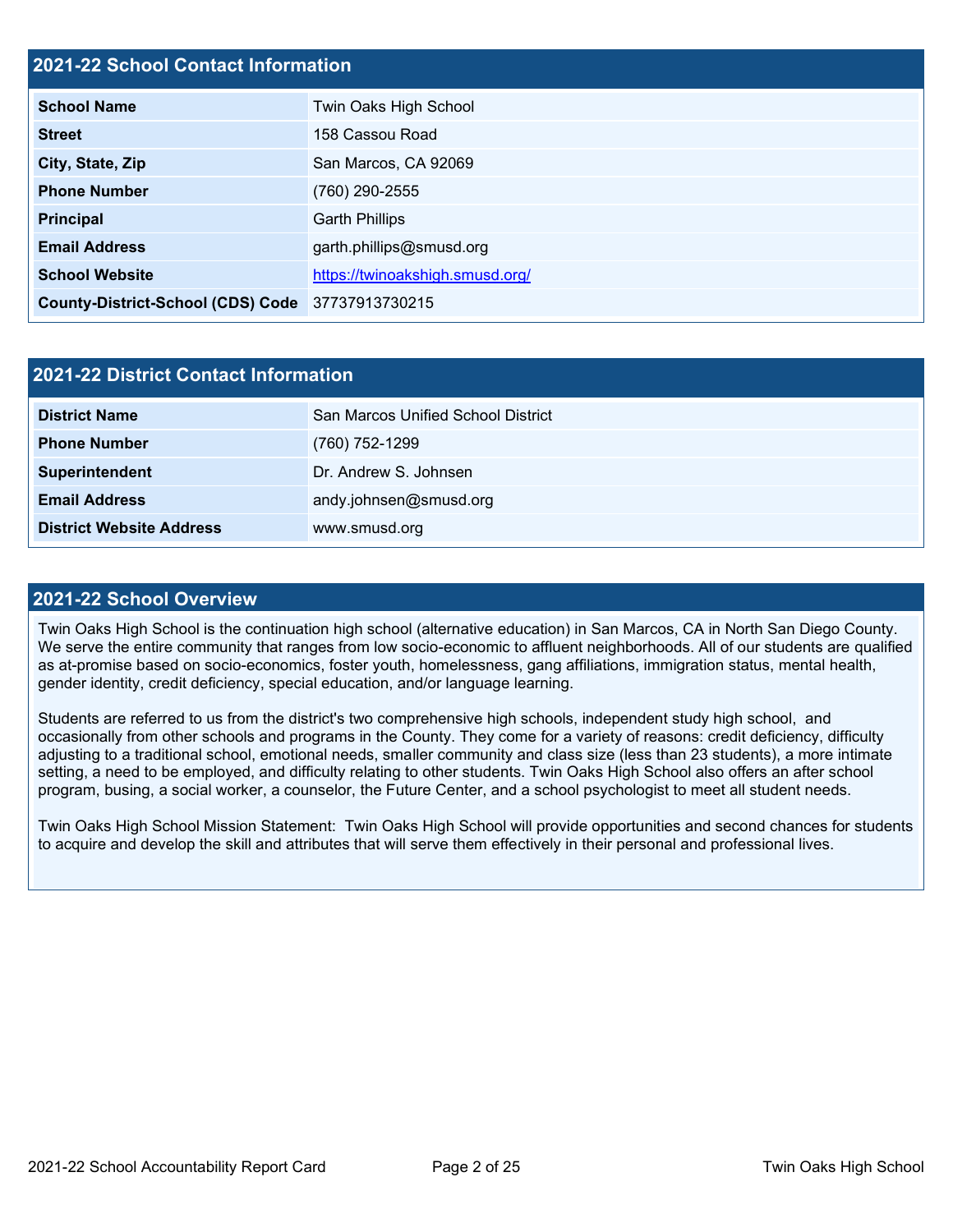## **About this School**

| 2020-21 Student Enrollment by Grade Level |                           |  |  |  |
|-------------------------------------------|---------------------------|--|--|--|
| <b>Grade Level</b>                        | <b>Number of Students</b> |  |  |  |
| Grade 10                                  | 2                         |  |  |  |
| Grade 11                                  | 40                        |  |  |  |
| Grade 12                                  | 91                        |  |  |  |
| <b>Total Enrollment</b>                   | 133                       |  |  |  |

## **2020-21 Student Enrollment by Student Group**

| <b>Student Group</b>                   | <b>Percent of Total Enrollment</b> |
|----------------------------------------|------------------------------------|
| American Indian or Alaska Native       | 2.3                                |
| Asian                                  | 0.8                                |
| <b>Black or African American</b>       | 1.5                                |
| <b>Hispanic or Latino</b>              | 69.2                               |
| Native Hawaiian or Pacific Islander    | 2.3                                |
| <b>Two or More Races</b>               | 4.5                                |
| <b>White</b>                           | 19.5                               |
| <b>English Learners</b>                | 15                                 |
| <b>Foster Youth</b>                    | 6.8                                |
| <b>Homeless</b>                        | 12.8                               |
| <b>Socioeconomically Disadvantaged</b> | 66.9                               |
| <b>Students with Disabilities</b>      | 26.3                               |

## **A. Conditions of Learning State Priority: Basic**

The SARC provides the following information relevant to the State priority: Basic (Priority 1):

- Degree to which teachers are appropriately assigned and fully credentialed in the subject area and for the pupils they are teaching;
- Pupils have access to standards-aligned instructional materials; and
- School facilities are maintained in good repair

Note: For more information refer to the Updated Teacher Equity Definitions web page at<https://www.cde.ca.gov/pd/ee/teacherequitydefinitions.asp>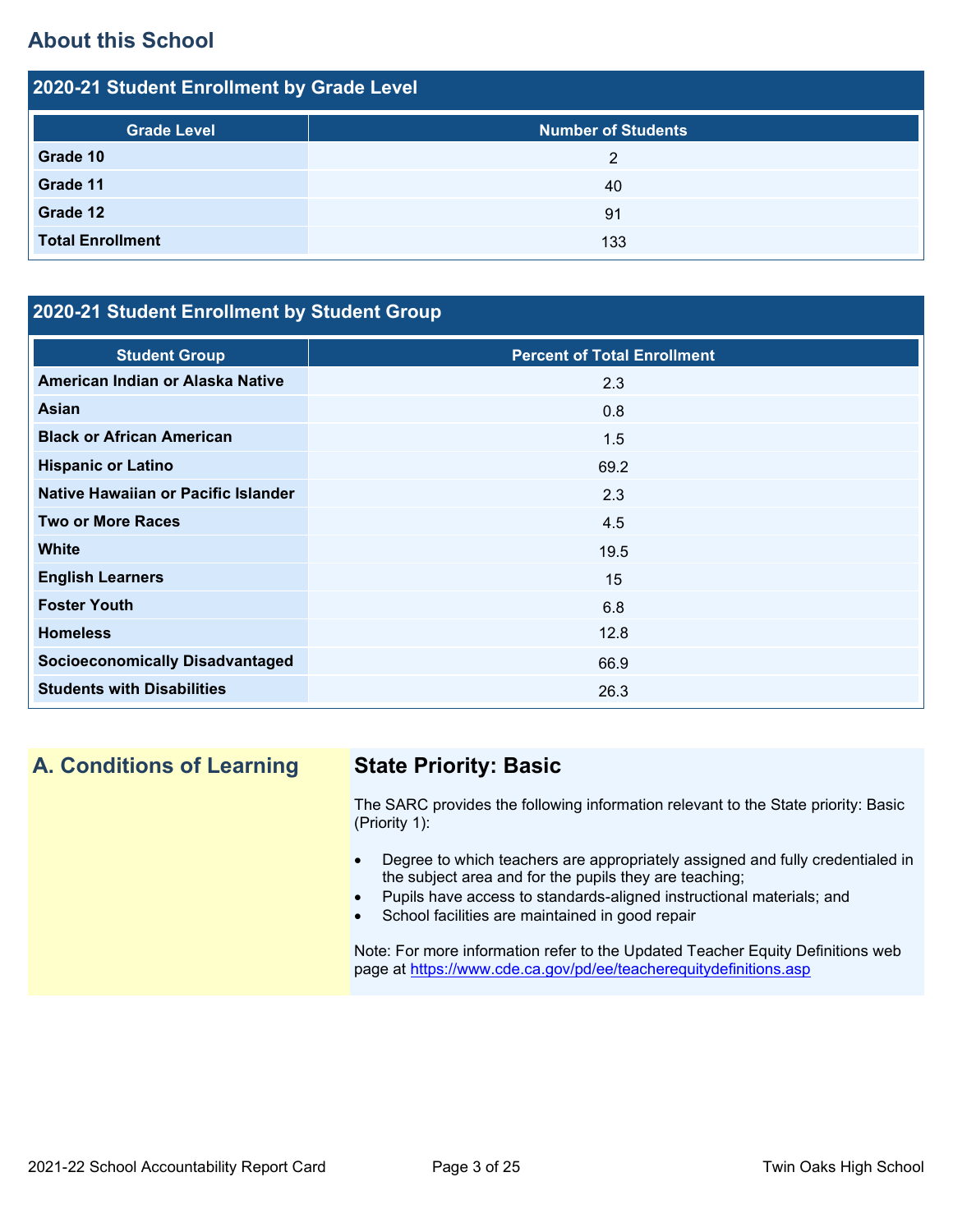| 2019-20 Teacher Preparation and Placement                                                       |             |  |  |  |
|-------------------------------------------------------------------------------------------------|-------------|--|--|--|
| <b>Authorization/Assignment</b>                                                                 | 2019-20     |  |  |  |
| Fully (Preliminary or Clear) Credentialed for Subject and Student Placement (properly assigned) | 16          |  |  |  |
| <b>Intern Credential Holders Properly Assigned</b>                                              | $\mathbf 0$ |  |  |  |
| Teachers Without Credentials and Misassignments ("ineffective" under ESSA)                      | 0           |  |  |  |
| Credentialed Teachers Assigned Out-of-Field ("out-of-field" under ESSA)                         | 0           |  |  |  |
| Unknown                                                                                         | 0           |  |  |  |
| <b>Total Teaching Positions</b>                                                                 | 16          |  |  |  |

Note: The data in this table is based on Full Time Equivalent (FTE) status. One FTE equals one staff member working full time; one FTE could also represent two staff members who each work 50 percent of full time. Additionally, an assignment is defined as a position that an educator is assigned to based on setting, subject, and grade level. An authorization is defined as the services that an educator is authorized to provide to students.

## **2019-20 Teachers Without Credentials and Misassignments (considered "ineffective" under ESSA)**

| <b>Authorization/Assignment</b>                              | 2019-20 |
|--------------------------------------------------------------|---------|
| <b>Permits and Waivers</b>                                   | 0       |
| <b>Misassignments</b>                                        | 0       |
| <b>Vacant Positions</b>                                      | 0       |
| <b>Total Teachers Without Credentials and Misassignments</b> | 0       |

## **2019-20 Credentialed Teachers Assigned Out-of-Field (considered "out-of-field" under ESSA)**

| <b>Indicator</b>                                              | 2019-20 |
|---------------------------------------------------------------|---------|
| <b>Credentialed Teachers Authorized on a Permit or Waiver</b> | 0       |
| <b>Local Assignment Options</b>                               |         |
| <b>Total Out-of-Field Teachers</b>                            |         |

| 2019-20 Class Assignments                                                                                                                           |          |
|-----------------------------------------------------------------------------------------------------------------------------------------------------|----------|
| <b>Indicator</b>                                                                                                                                    | 2019-20  |
| <b>Misassignments for English Learners</b><br>(a percentage of all the classes with English learners taught by teachers that are misassigned)       |          |
| No credential, permit or authorization to teach<br>(a percentage of all the classes taught by teachers with no record of an authorization to teach) | $\Omega$ |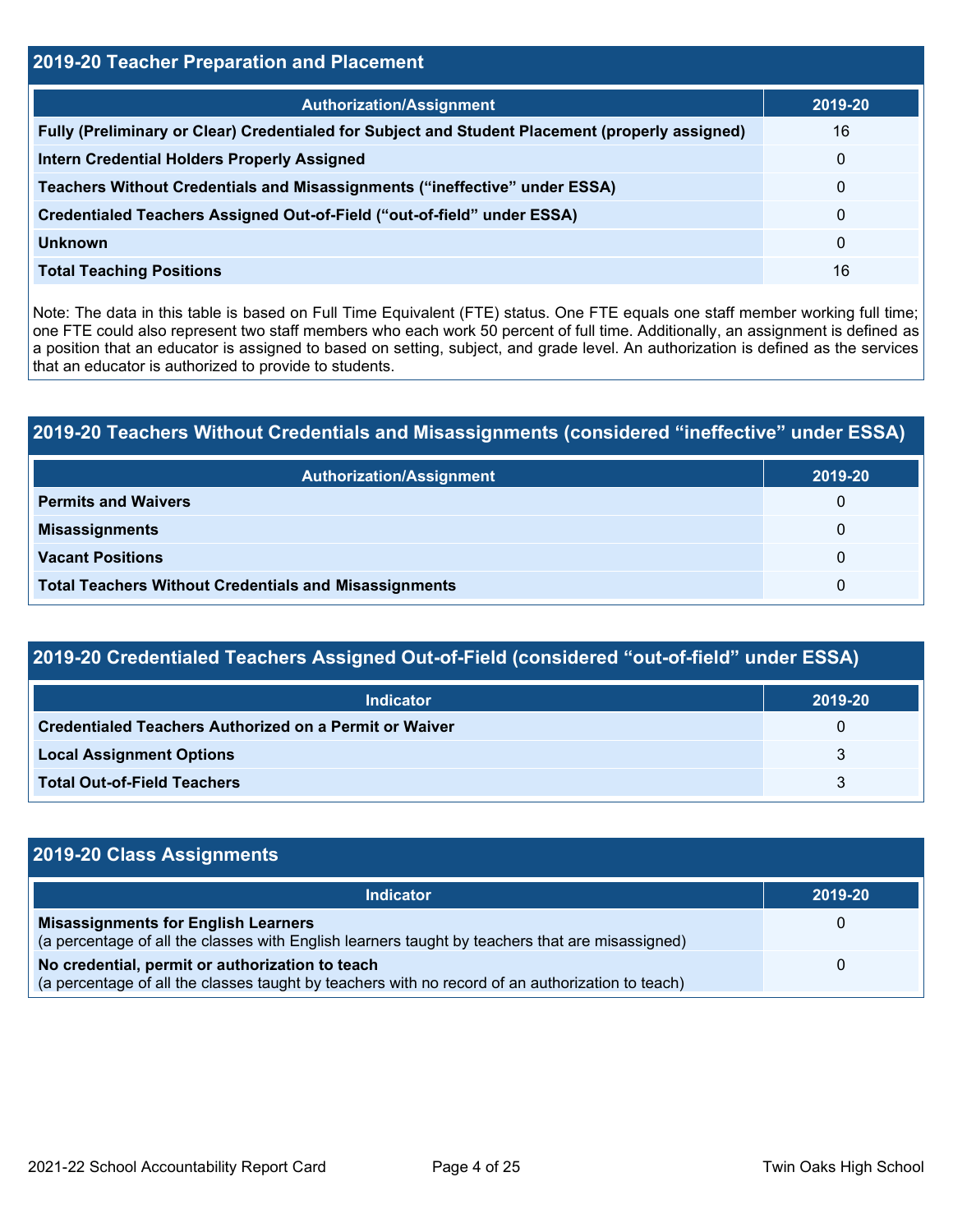### **2021-22 Quality, Currency, Availability of Textbooks and Other Instructional Materials**

English Language Arts: San Marcos Unified School District high schools offer a coordinated, sequenced curriculum in English Language Arts. In grades 9 and 10, these courses are designated as College Prep and Honors. In grades 11 and 12, students have the opportunity to take College Prep courses along with a choice of Advanced Placement classes. Students develop analytical and interpretative skills as outlined in the California Common Core English Language Arts Standards. They read a range of informational text and literature and have the opportunity to write in various genres for varied audiences.

### Math:

Math courses follow a traditional course sequence that incorporates the California Common Core State Standards for Mathematics. Instruction within the classroom integrates conceptual understanding with procedural fluency, and incorporates both the Mathematical Content Standards for each level and the eight Standards for Mathematical Practice that cross grade levels. Students progress through a range of courses including Algebra 1, Geometry, Algebra 2 and advanced mathematics including Statistics, Calculus and Discrete math. Courses are offered at the college preparatory level, as well as Honors and Advanced Placement level.

### Science:

SMUSD has transitioned to the Next Generation Science Standards (NGSS) for California Public Schools adopted in September 2013. The district has adopted the California Science Framework's 3-course phenomena-based curricular and instructional model in which all students are exposed to and learn all standards as part of a sequence of courses in The Living Earth, Chemistry in the Earth System, and Physics of the Universe. In addition to these classes, students have access to several elective and Advanced Placement sciences classes. SMUSD teachers are incorporating the California Common Core State Standards in Literacy for Sciences that focus heavily on aspects of reading, writing and research.

### Social Studies:

SMUSD History Social Science courses incorporate the California History Social Science Framework adopted in 2016 along with the History Social Science Content Standards for California Public Schools. Additionally, the courses integrate the California Standards for Literacy in the History/Social Sciences. Students take a sequence of courses that include World History, United States History, and United States Government and Economics. Within this sequence students have the opportunity to take college preparatory, Honors and Advanced Placement level courses along with a number of History-Social Science college preparatory electives.

**Year and month in which the data were collected 10/2001 10/29/21 10/29/21** 

| <b>Subject</b>                | Textbooks and Other Instructional Materials/year of<br><b>Adoption</b>                                                                                                        | <b>From</b><br><b>Most</b><br><b>Recent</b><br><b>Adoption</b> | <b>Percent</b><br><b>Students</b><br><b>Lacking Own</b><br><b>Assigned</b><br>Copy |  |
|-------------------------------|-------------------------------------------------------------------------------------------------------------------------------------------------------------------------------|----------------------------------------------------------------|------------------------------------------------------------------------------------|--|
| <b>Reading/Language Arts</b>  | California Collections, 2017                                                                                                                                                  | Yes                                                            | $0\%$                                                                              |  |
| <b>Mathematics</b>            | Calculus of a Single Variable, 2007<br>Big Ideas MATH: Algebra 2, 2015<br>Big Ideas MATH: Geometry, 2015<br>Big Ideas MATH: Algebra 1, 2015<br>Big Ideas MATH: Course 3, 2015 | Yes                                                            | $0\%$                                                                              |  |
| <b>Science</b>                | Chemistry/ Biology, 2005<br>Physics: Principals and Problems, 2005<br>Modern Earth Science, 2003                                                                              | Yes                                                            | 0%                                                                                 |  |
| <b>History-Social Science</b> | Ancient/ Modern World History/Americans, 2006<br>Government in America, 2011<br>Economics, 2006                                                                               | Yes                                                            | $0\%$                                                                              |  |
| <b>Foreign Language</b>       |                                                                                                                                                                               |                                                                |                                                                                    |  |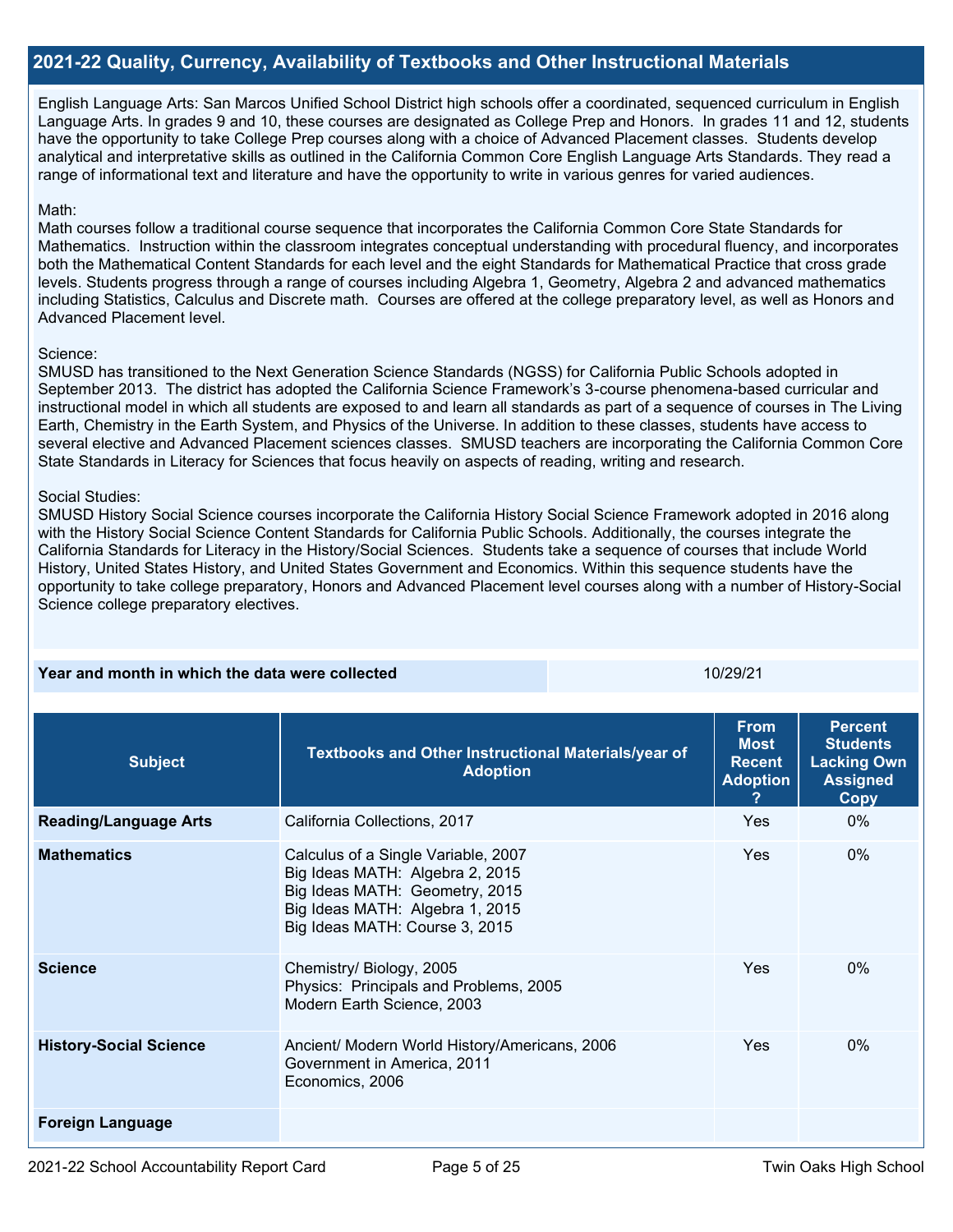### **School Facility Conditions and Planned Improvements**

### School Facility Conditions and Planned Improvements

Twin Oaks High School opened on its current site in 1992. Our school includes four buildings, all of which are portable. On an average day, 180 students and staff occupy these buildings, comprising 76 percent of our capacity.

The grounds are spacious and inviting, with well-maintained landscaping. A professional custodial staff maintains the site regularly, and district maintenance staff is on call to assist with any needed repairs. The exterior of our building was painted in 2002.

The physical quality of our school building influences learning and teaching. All students and faculty need a reasonable amount of classroom and open space. We strive to maintain and improve the facilities and land.

### Cleaning Process and Schedule

The district governing board has adopted cleaning standards for all schools in the district. A summary of these standards is available at the school office and at the district office. The principal works daily with the custodial staff to develop cleaning schedules to ensure a clean and safe school.

### Maintenance and Repair

District maintenance staff ensures that the repairs necessary to keep the school in good repair and working order are completed in a timely manner. A work order process is used to ensure efficient service and that emergency repairs are given the highest priority.

### **Year and month of the most recent FIT report** 09/27/2021 - 09/27/2021 - 09/28/2021

| <b>System Inspected</b>                                                       | Rate<br>Good | Rate<br>Fair | Rate<br>Poor | <b>Repair Needed and Action Taken or Planned</b>                     |
|-------------------------------------------------------------------------------|--------------|--------------|--------------|----------------------------------------------------------------------|
| <b>Systems:</b><br>Gas Leaks, Mechanical/HVAC, Sewer                          | X            |              |              |                                                                      |
| Interior:<br>Interior Surfaces                                                | X            |              |              | Room 06:<br>4: (D) Ceiling tiles missing, damaged or loose           |
| <b>Cleanliness:</b><br>Overall Cleanliness, Pest/Vermin Infestation           | X            |              |              |                                                                      |
| <b>Electrical</b>                                                             | $\sf X$      |              |              | Room 04:<br>7: (D) Lighting covers are missing, damaged, or<br>loose |
| <b>Restrooms/Fountains:</b><br>Restrooms, Sinks/ Fountains                    | $\mathsf{X}$ |              |              |                                                                      |
| Safety:<br>Fire Safety, Hazardous Materials                                   | X            |              |              |                                                                      |
| Structural:<br>Structural Damage, Roofs                                       | $\sf X$      |              |              |                                                                      |
| <b>External:</b><br>Playground/School Grounds, Windows/<br>Doors/Gates/Fences | X            |              |              |                                                                      |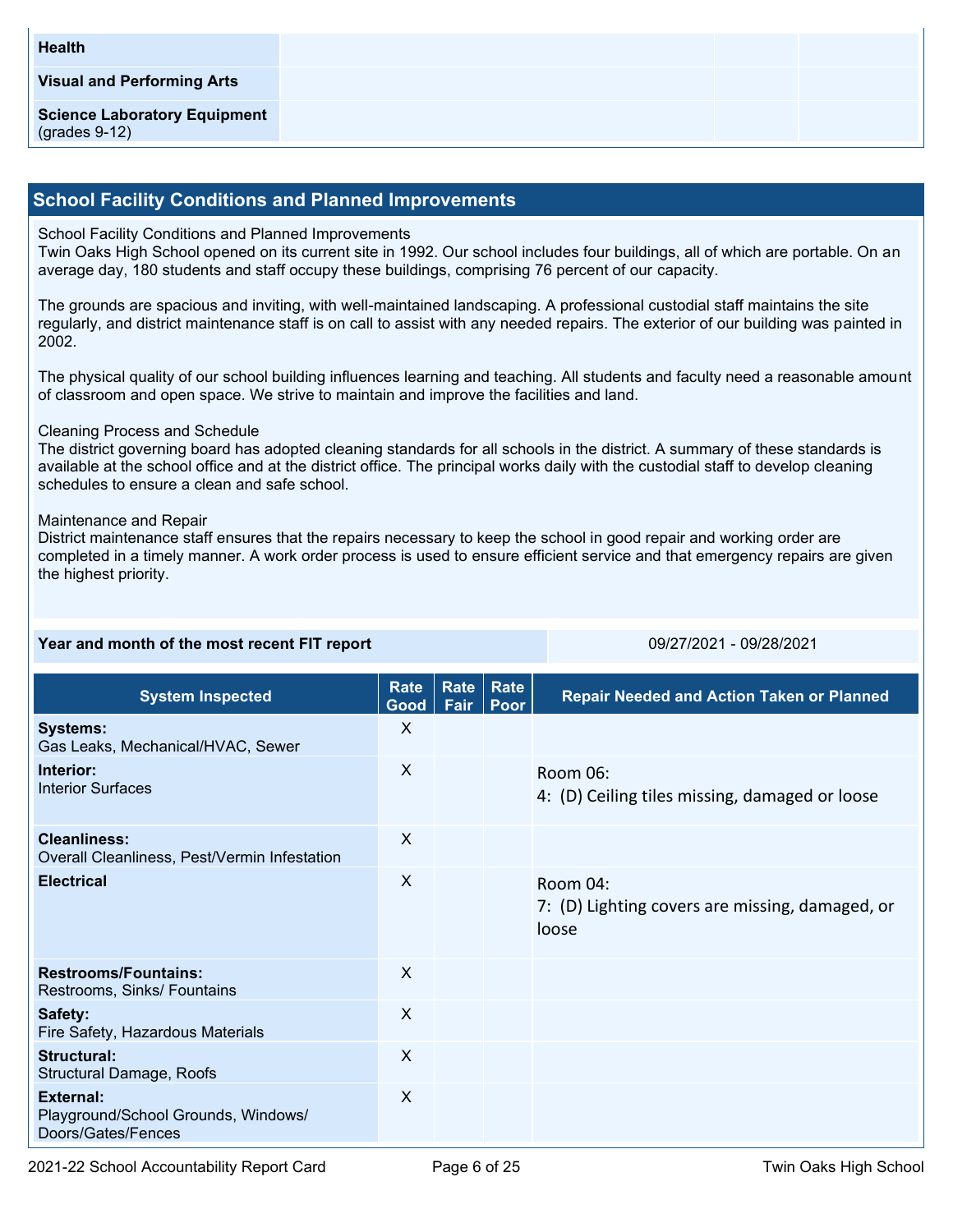| <b>Overall Facility Rate</b> |      |      |      |
|------------------------------|------|------|------|
| <b>Exemplary</b>             | Good | Fair | Poor |
| ⋏                            |      |      |      |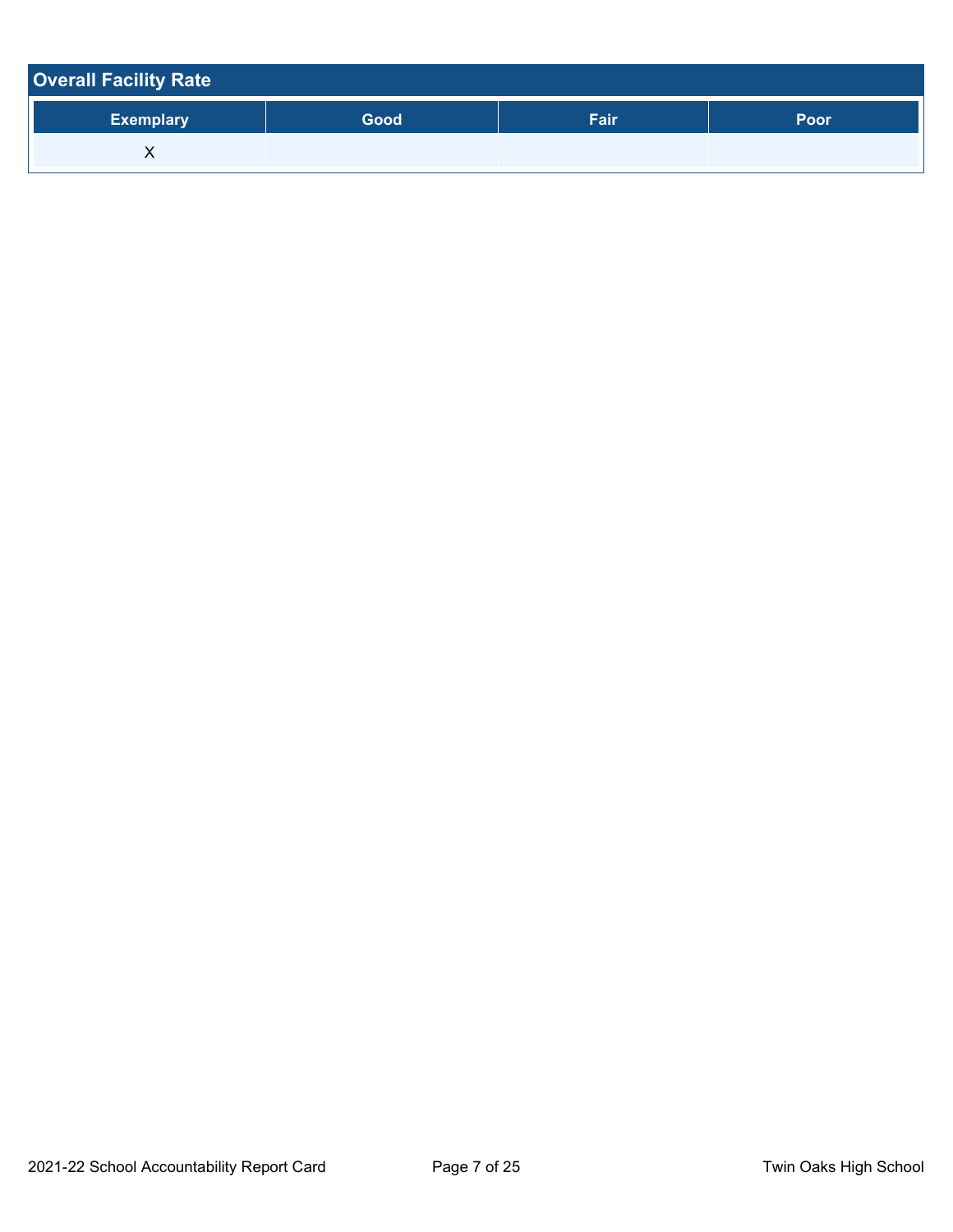## **B. Pupil Outcomes State Priority: Pupil Achievement**

The SARC provides the following information relevant to the State priority: Pupil Achievement (Priority 4):

### **Statewide Assessments**

(i.e., California Assessment of Student Performance and Progress [CAASPP] System includes the Smarter Balanced Summative Assessments for students in the general education population and the California Alternate Assessments [CAAs] for English language arts/literacy [ELA] and mathematics given in grades three through eight and grade eleven. Only eligible students may participate in the administration of the CAAs. CAAs items are aligned with alternate achievement standards, which are linked with the Common Core State Standards [CCSS] for students with the most significant cognitive disabilities).

The CAASPP System encompasses the following assessments and student participation requirements:

- 1. **Smarter Balanced Summative Assessments and CAAs for ELA** in grades three through eight and grade eleven.
- 2. **Smarter Balanced Summative Assessments and CAAs for mathematics** in grades three through eight and grade eleven.
- 3. **California Science Test (CAST) and CAAs for Science** in grades five, eight, and once in high school (i.e., grade ten, eleven, or twelve).

### **SARC Reporting in the 2020-2021 School Year Only**

Where the most viable option, LEAs were required to administer the statewide summative assessment in ELA and mathematics. Where a statewide summative assessment was not the most viable option for the LEA (or for one or more gradelevel[s] within the LEA) due to the pandemic, LEAs were allowed to report results from a different assessment that met the criteria established by the State Board of Education (SBE) on March 16, 2021. The assessments were required to be:

- Aligned with CA CCSS for ELA and mathematics;
- Available to students in grades 3 through 8, and grade 11; and
- Uniformly administered across a grade, grade span, school, or district to all eligible students.

### **Options**

Note that the CAAs could only be administered in-person following health and safety requirements. If it was not viable for the LEA to administer the CAAs in person with health and safety guidelines in place, the LEA was directed to not administer the tests. There were no other assessment options available for the CAAs. Schools administered the Smarter Balanced Summative Assessments for ELA and mathematics, other assessments that meet the SBE criteria, or a combination of both, and they could only choose one of the following:

- Smarter Balanced ELA and mathematics summative assessments;
- Other assessments meeting the SBE criteria; or
- Combination of Smarter Balanced ELA and mathematics summative assessments and other assessments.

The percentage of students who have successfully completed courses that satisfy the requirements for entrance to the University of California and the California State University, or career technical education sequences or programs of study.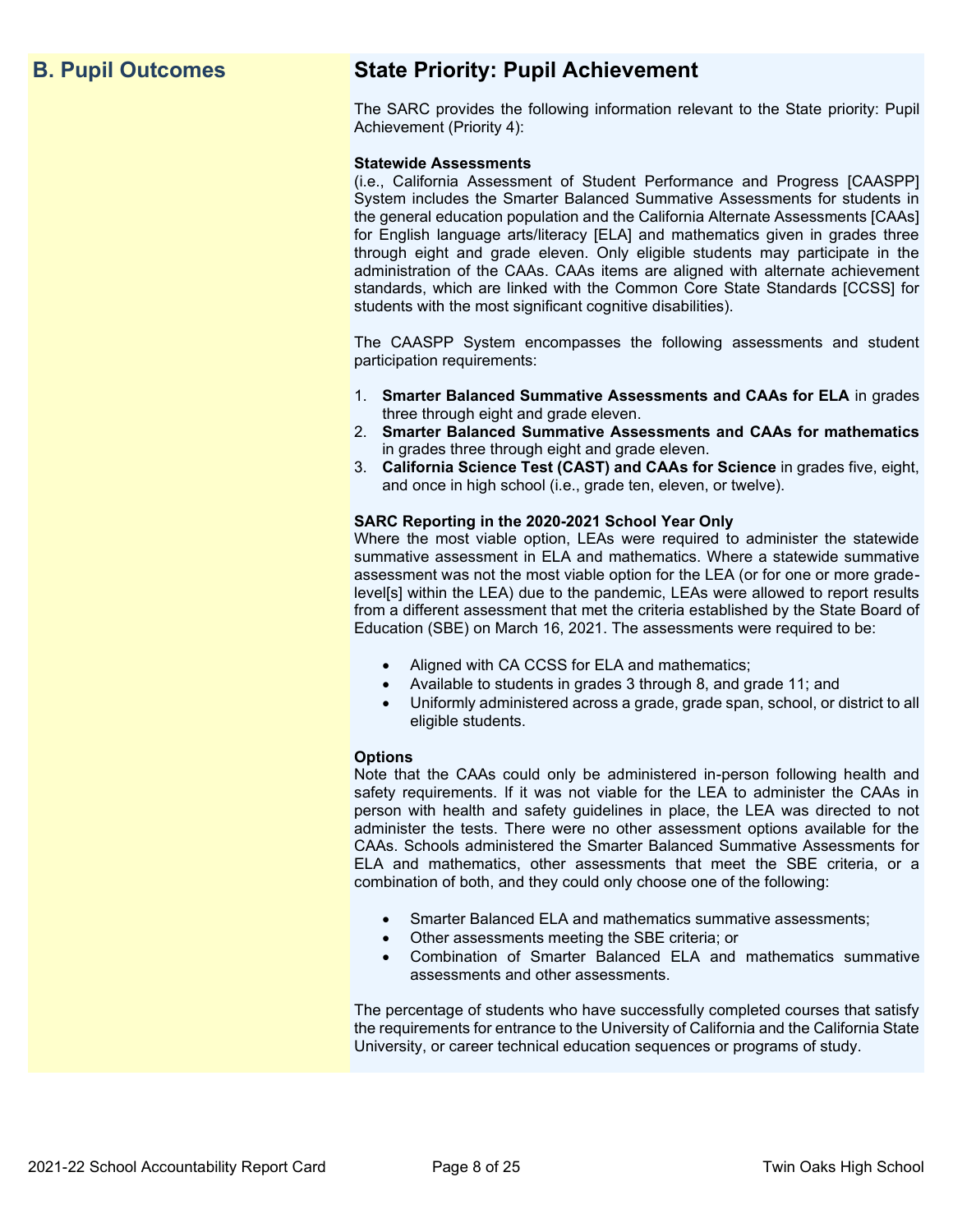### **Percentage of Students Meeting or Exceeding the State Standard on CAASPP**

This table displays CAASPP test results in ELA and mathematics for all students grades three through eight and grade eleven taking and completing a state-administered assessment.

The 2019-2020 data cells with N/A values indicate that the 2019-2020 data are not available due to the COVID-19 pandemic and resulting summative test suspension. The Executive Order N-30-20 was issued which waived the assessment, accountability, and reporting requirements for the 2019-2020 school year.

The 2020-2021 data cells have N/A values because these data are not comparable to other year data due to the COVID-19 pandemic during the 2020-2021 school year. Where the CAASPP assessments in ELA and/or mathematics is not the most viable option, the LEAs were allowed to administer local assessments. Therefore, the 2020-2021 data between school years for the school, district, state are not an accurate comparison. As such, it is inappropriate to compare results of the 2020-2021 school year to other school years.

| Subject                                                              | <b>School</b><br>2019-20 | <b>School</b><br>2020-21 | <b>District</b><br>2019-20 | <b>District</b><br>2020-21 | <b>State</b><br>2019-20 | <b>State</b><br>2020-21 |
|----------------------------------------------------------------------|--------------------------|--------------------------|----------------------------|----------------------------|-------------------------|-------------------------|
| <b>English Language Arts/Literacy</b><br>$\left($ grades 3-8 and 11) | N/A                      | N/A                      | N/A                        | N/A                        | N/A                     | N/A                     |
| <b>Mathematics</b><br>$(grades 3-8 and 11)$                          | N/A                      | N/A                      | N/A                        | N/A                        | N/A                     | N/A                     |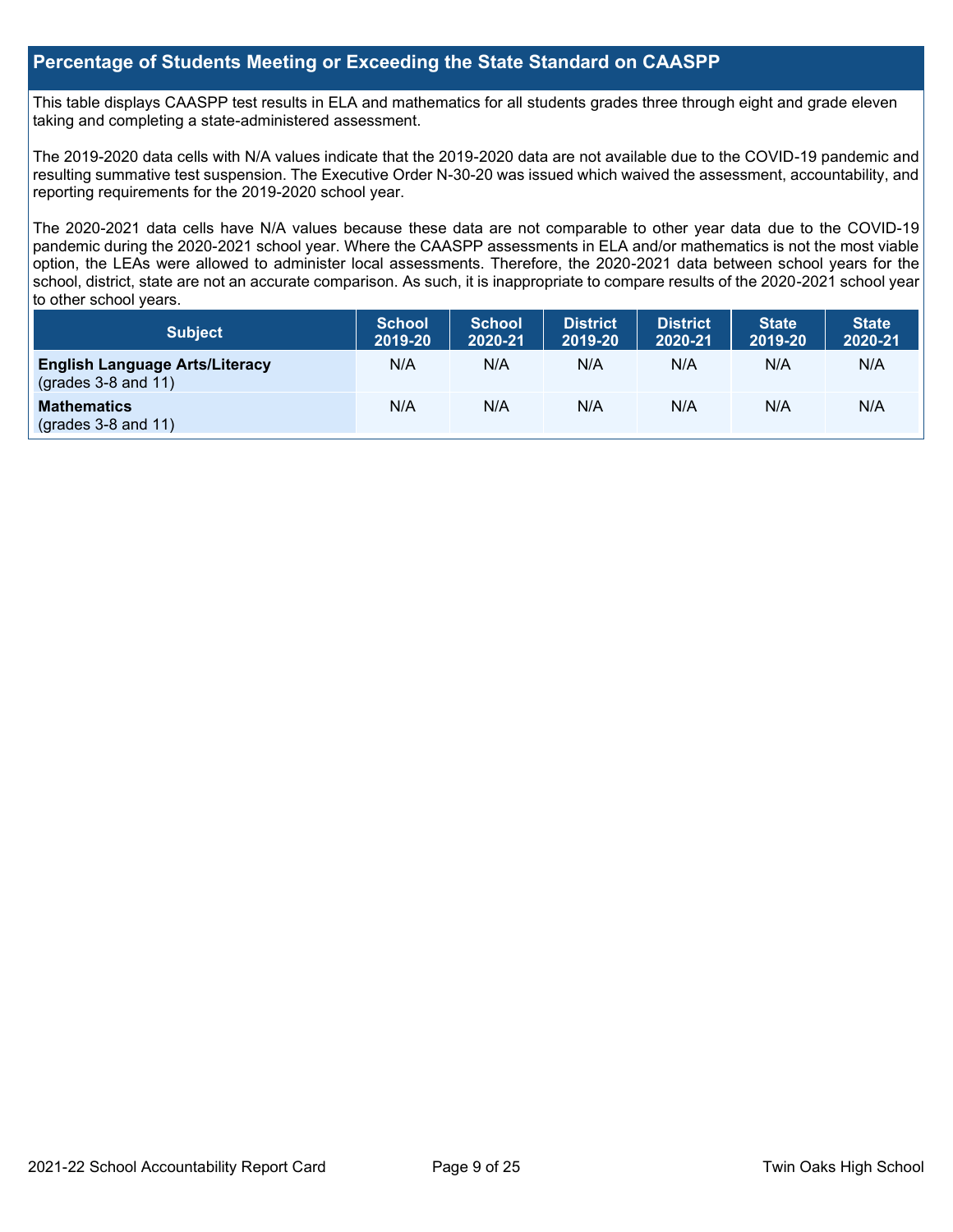### **2020-21 CAASPP Test Results in ELA by Student Group**

This table displays CAASPP test results in ELA by student group for students grades three through eight and grade eleven taking and completing a state-administered assessment. The CDE will populate this table for schools in cases where the school administered the CAASPP assessment. In cases where the school administered a local assessment instead of CAASPP, the CDE will populate this table with "NT" values, meaning this school did not test students using the CAASPP. See the local assessment(s) table for more information.

| <b>CAASPP</b><br><b>Student Groups</b>               | <b>CAASPP</b><br><b>Total</b><br><b>Enrollment</b> | <b>CAASPP</b><br><b>Number</b><br><b>Tested</b> | <b>CAASPP</b><br><b>Percent</b><br><b>Tested</b> | <b>CAASPP</b><br><b>Percent</b><br><b>Not Tested</b> | <b>CAASPP</b><br><b>Percent</b><br><b>Met or</b><br><b>Exceeded</b> |
|------------------------------------------------------|----------------------------------------------------|-------------------------------------------------|--------------------------------------------------|------------------------------------------------------|---------------------------------------------------------------------|
| <b>All Students</b>                                  | 65                                                 | <b>NT</b>                                       | <b>NT</b>                                        | <b>NT</b>                                            | <b>NT</b>                                                           |
| <b>Female</b>                                        | 27                                                 | <b>NT</b>                                       | <b>NT</b>                                        | <b>NT</b>                                            | <b>NT</b>                                                           |
| <b>Male</b>                                          | 37                                                 | <b>NT</b>                                       | <b>NT</b>                                        | <b>NT</b>                                            | <b>NT</b>                                                           |
| American Indian or Alaska Native                     | --                                                 | <b>NT</b>                                       | <b>NT</b>                                        | <b>NT</b>                                            | <b>NT</b>                                                           |
| <b>Asian</b>                                         | $\mathbf{0}$                                       | $\boldsymbol{0}$                                | $\mathbf 0$                                      | $\mathbf{0}$                                         | 0                                                                   |
| <b>Black or African American</b>                     | $\overline{\phantom{a}}$                           | <b>NT</b>                                       | <b>NT</b>                                        | <b>NT</b>                                            | <b>NT</b>                                                           |
| <b>Filipino</b>                                      | $\mathbf 0$                                        | $\mathbf 0$                                     | $\mathbf{0}$                                     | $\mathbf 0$                                          | 0                                                                   |
| <b>Hispanic or Latino</b>                            | 51                                                 | <b>NT</b>                                       | <b>NT</b>                                        | <b>NT</b>                                            | <b>NT</b>                                                           |
| <b>Native Hawaiian or Pacific Islander</b>           | $\mathbf 0$                                        | $\mathbf 0$                                     | $\mathbf{0}$                                     | $\mathbf 0$                                          | 0                                                                   |
| <b>Two or More Races</b>                             | $\overline{\phantom{a}}$                           | <b>NT</b>                                       | <b>NT</b>                                        | <b>NT</b>                                            | <b>NT</b>                                                           |
| <b>White</b>                                         | 11                                                 | <b>NT</b>                                       | <b>NT</b>                                        | <b>NT</b>                                            | <b>NT</b>                                                           |
| <b>English Learners</b>                              | 11                                                 | <b>NT</b>                                       | <b>NT</b>                                        | <b>NT</b>                                            | <b>NT</b>                                                           |
| <b>Foster Youth</b>                                  | $-$                                                | <b>NT</b>                                       | <b>NT</b>                                        | <b>NT</b>                                            | <b>NT</b>                                                           |
| <b>Homeless</b>                                      | $\overline{\phantom{a}}$                           | <b>NT</b>                                       | <b>NT</b>                                        | <b>NT</b>                                            | <b>NT</b>                                                           |
| <b>Military</b>                                      | 0                                                  | $\pmb{0}$                                       | $\mathbf 0$                                      | $\mathbf 0$                                          | 0                                                                   |
| <b>Socioeconomically Disadvantaged</b>               | 36                                                 | <b>NT</b>                                       | <b>NT</b>                                        | <b>NT</b>                                            | <b>NT</b>                                                           |
| <b>Students Receiving Migrant Education Services</b> | $\overline{\phantom{a}}$                           | <b>NT</b>                                       | <b>NT</b>                                        | <b>NT</b>                                            | NT                                                                  |
| <b>Students with Disabilities</b>                    | 15                                                 | <b>NT</b>                                       | <b>NT</b>                                        | <b>NT</b>                                            | <b>NT</b>                                                           |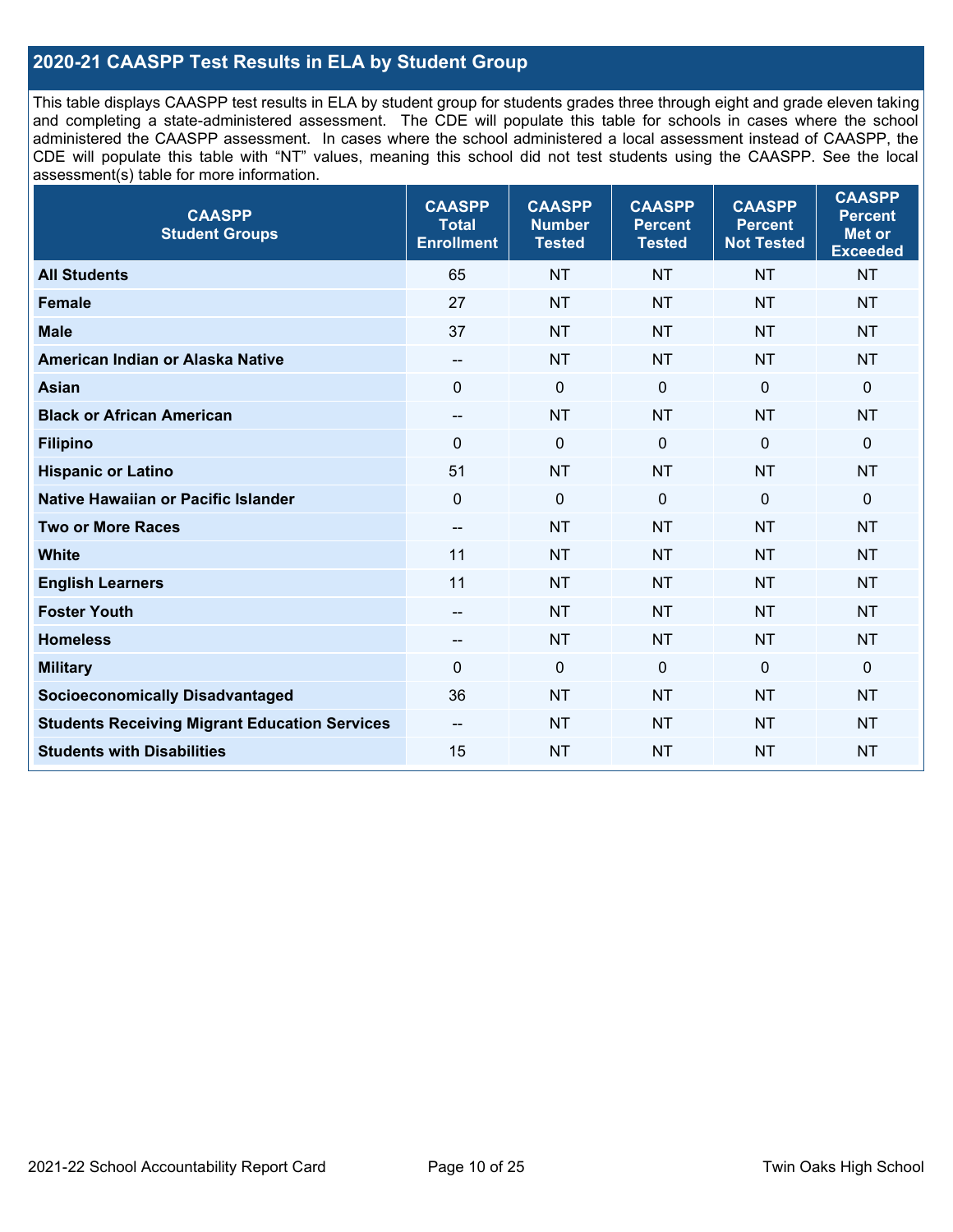### **2020-21 CAASPP Test Results in Math by Student Group**

This table displays CAASPP test results in Math by student group for students grades three through eight and grade eleven taking and completing a state-administered assessment. The CDE will populate this table for schools in cases where the school administered the CAASPP assessment. In cases where the school administered a local assessment instead of CAASPP, the CDE will populate this table with "NT" values, meaning this school did not test students using the CAASPP. See the local assessment(s) table for more information.

| <b>CAASPP</b><br><b>Student Groups</b>               | <b>CAASPP</b><br><b>Total</b><br><b>Enrollment</b> | <b>CAASPP</b><br><b>Number</b><br><b>Tested</b> | <b>CAASPP</b><br><b>Percent</b><br><b>Tested</b> | <b>CAASPP</b><br><b>Percent</b><br><b>Not Tested</b> | <b>CAASPP</b><br><b>Percent</b><br><b>Met or</b><br><b>Exceeded</b> |
|------------------------------------------------------|----------------------------------------------------|-------------------------------------------------|--------------------------------------------------|------------------------------------------------------|---------------------------------------------------------------------|
| <b>All Students</b>                                  | 65                                                 | <b>NT</b>                                       | <b>NT</b>                                        | <b>NT</b>                                            | <b>NT</b>                                                           |
| <b>Female</b>                                        | 27                                                 | <b>NT</b>                                       | <b>NT</b>                                        | <b>NT</b>                                            | <b>NT</b>                                                           |
| <b>Male</b>                                          | 37                                                 | <b>NT</b>                                       | <b>NT</b>                                        | <b>NT</b>                                            | <b>NT</b>                                                           |
| American Indian or Alaska Native                     | --                                                 | <b>NT</b>                                       | <b>NT</b>                                        | <b>NT</b>                                            | <b>NT</b>                                                           |
| <b>Asian</b>                                         | $\mathbf{0}$                                       | $\pmb{0}$                                       | $\mathbf{0}$                                     | $\mathbf 0$                                          | $\mathbf 0$                                                         |
| <b>Black or African American</b>                     | $\overline{\phantom{a}}$                           | <b>NT</b>                                       | <b>NT</b>                                        | <b>NT</b>                                            | <b>NT</b>                                                           |
| <b>Filipino</b>                                      | $\mathbf 0$                                        | $\mathbf 0$                                     | $\mathbf 0$                                      | $\mathbf 0$                                          | $\mathbf 0$                                                         |
| <b>Hispanic or Latino</b>                            | 51                                                 | <b>NT</b>                                       | <b>NT</b>                                        | <b>NT</b>                                            | <b>NT</b>                                                           |
| <b>Native Hawaiian or Pacific Islander</b>           | $\mathbf 0$                                        | $\mathbf 0$                                     | $\mathbf 0$                                      | $\mathbf 0$                                          | $\mathbf 0$                                                         |
| <b>Two or More Races</b>                             | $\overline{\phantom{a}}$                           | <b>NT</b>                                       | <b>NT</b>                                        | <b>NT</b>                                            | <b>NT</b>                                                           |
| <b>White</b>                                         | 11                                                 | <b>NT</b>                                       | <b>NT</b>                                        | <b>NT</b>                                            | <b>NT</b>                                                           |
| <b>English Learners</b>                              | 11                                                 | <b>NT</b>                                       | <b>NT</b>                                        | <b>NT</b>                                            | <b>NT</b>                                                           |
| <b>Foster Youth</b>                                  | $-$                                                | <b>NT</b>                                       | <b>NT</b>                                        | <b>NT</b>                                            | <b>NT</b>                                                           |
| <b>Homeless</b>                                      | $\overline{\phantom{a}}$                           | <b>NT</b>                                       | <b>NT</b>                                        | <b>NT</b>                                            | <b>NT</b>                                                           |
| <b>Military</b>                                      | 0                                                  | $\mathbf 0$                                     | $\mathbf 0$                                      | $\mathbf 0$                                          | $\mathbf 0$                                                         |
| <b>Socioeconomically Disadvantaged</b>               | 36                                                 | <b>NT</b>                                       | <b>NT</b>                                        | <b>NT</b>                                            | <b>NT</b>                                                           |
| <b>Students Receiving Migrant Education Services</b> | $\overline{\phantom{a}}$                           | <b>NT</b>                                       | <b>NT</b>                                        | <b>NT</b>                                            | <b>NT</b>                                                           |
| <b>Students with Disabilities</b>                    | 15                                                 | <b>NT</b>                                       | <b>NT</b>                                        | <b>NT</b>                                            | <b>NT</b>                                                           |

### **2020-21 Local Assessment Test Results in ELA by Student Group**

This table displays Local Assessment test results in ELA by student group for students grades three through eight and grade eleven. LEAs/schools will populate this table for schools in cases where the school administered a local assessment. In cases where the school administered the CAASPP assessment, LEAs/schools will populate this table with "N/A" values in all cells, meaning this table is Not Applicable for this school.

| <b>iReady</b><br><b>Student Groups</b> | <b>iReady</b><br><b>Total</b><br><b>Enrollment</b> | <b>iReady</b><br><b>Number</b><br><b>Tested</b> | <b>iReady</b><br><b>Percent</b><br><b>Tested</b> | <b>iReady</b><br><b>Percent</b><br><b>Not Tested</b> | <b>iReady</b><br><b>Percent</b><br><b>At or Above</b><br><b>Grade Level</b> |
|----------------------------------------|----------------------------------------------------|-------------------------------------------------|--------------------------------------------------|------------------------------------------------------|-----------------------------------------------------------------------------|
| <b>All Students</b>                    | 40                                                 | 27                                              | 68%                                              | 33%                                                  | 7%                                                                          |
| <b>Female</b>                          | 20                                                 | 14                                              | 70%                                              | 30%                                                  | 7%                                                                          |
| <b>Male</b>                            | 20                                                 | 13                                              | 65%                                              | 35%                                                  | 8%                                                                          |
| American Indian or Alaska Native       |                                                    | 1                                               | 100%                                             | $0\%$                                                | $0\%$                                                                       |
| <b>Asian</b>                           | N/A                                                | N/A                                             | N/A                                              | N/A                                                  | N/A                                                                         |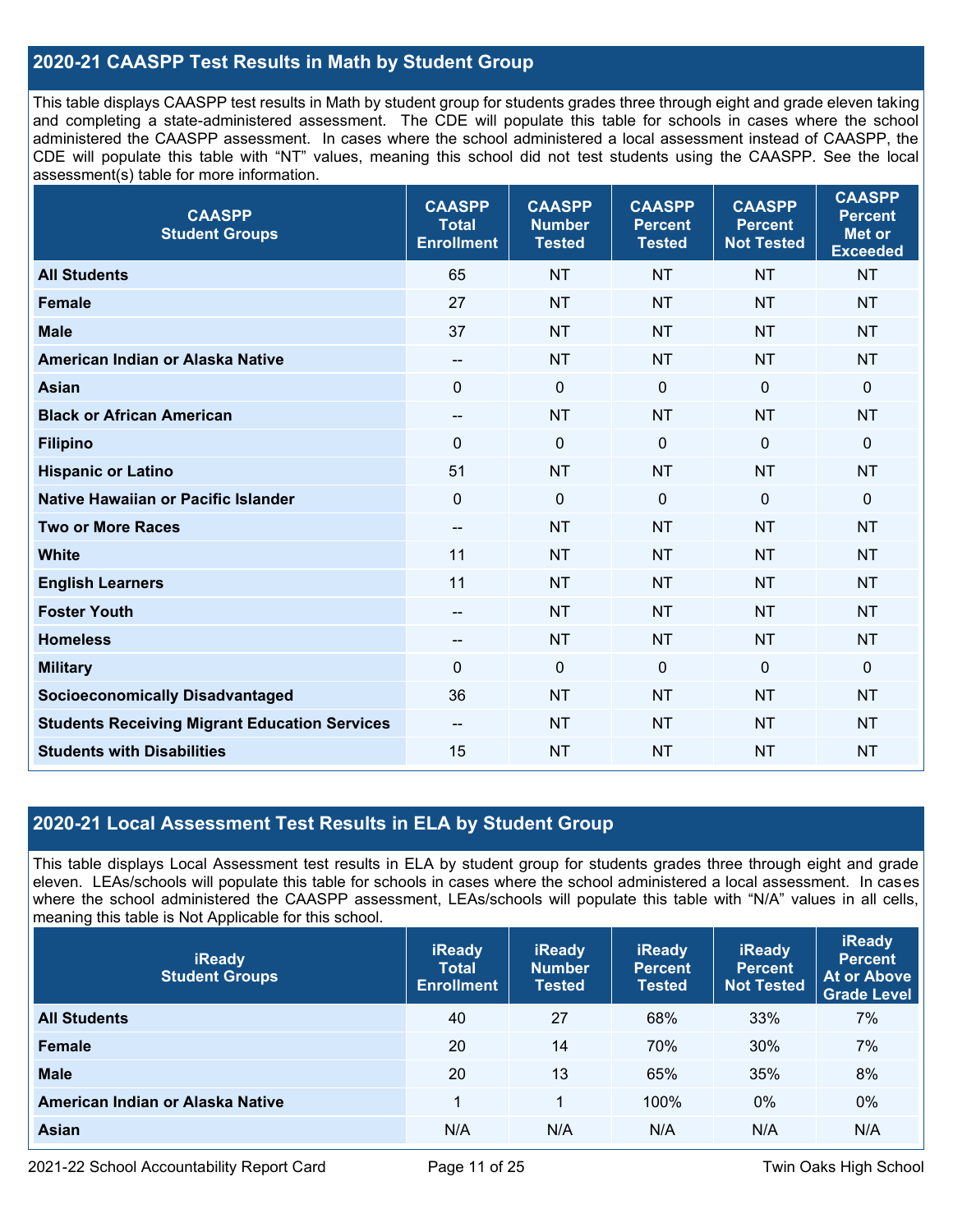| <b>Black or African American</b>                                                         | N/A            | N/A | N/A   | N/A   | N/A   |
|------------------------------------------------------------------------------------------|----------------|-----|-------|-------|-------|
| <b>Filipino</b>                                                                          | N/A            | N/A | N/A   | N/A   | N/A   |
| <b>Hispanic or Latino</b>                                                                | 32             | 21  | 66%   | 34%   | 10%   |
| Native Hawaiian or Pacific Islander                                                      | N/A            | N/A | N/A   | N/A   | N/A   |
| Two or More Races                                                                        | 1              | 1   | 100%  | $0\%$ | $0\%$ |
| <b>White</b>                                                                             | 6              | 4   | 67%   | 33%   | $0\%$ |
| <b>English Learners</b>                                                                  | 8              | 5   | 63%   | 38%   | $0\%$ |
| <b>Foster Youth</b>                                                                      | $\overline{2}$ | N/A | $0\%$ | 100%  | N/A   |
| <b>Homeless</b>                                                                          | 4              | 1   | 25%   | 75%   | N/A   |
| <b>Military</b>                                                                          | N/A            | N/A | N/A   | N/A   | N/A   |
| <b>Socioeconomically Disadvantaged</b>                                                   | 25             | 15  | 60%   | 40%   | 7%    |
| <b>Students Receiving Migrant Education Services</b>                                     | 1              | 1   | 100%  | $0\%$ | $0\%$ |
| <b>Students with Disabilities</b>                                                        | 12             | 9   | 75%   | 25%   | $0\%$ |
| At or above the arade-level standard in the context of the local assessment administered |                |     |       |       |       |

\*At or above the grade-level standard in the context of the local assessment administered.

## **2020-21 Local Assessment Test Results in Math by Student Group**

This table displays Local Assessment test results in Math by student group for students grades three through eight and grade eleven. LEAs/schools will populate this table for schools in cases where the school administered a local assessment. In cases where the school administered the CAASPP assessment, LEAs/schools will populate this table with "N/A" values in all cells, meaning this table is Not Applicable for this school.

| <b>iReady</b><br><b>Student Groups</b>               | <b>iReady</b><br><b>Total</b><br><b>Enrollment</b> | <b>iReady</b><br><b>Number</b><br><b>Tested</b> | <b>iReady</b><br><b>Percent</b><br><b>Tested</b> | <b>iReady</b><br><b>Percent</b><br><b>Not Tested</b> | <b>iReady</b><br><b>Percent</b><br><b>At or Above</b><br><b>Grade Level</b> |
|------------------------------------------------------|----------------------------------------------------|-------------------------------------------------|--------------------------------------------------|------------------------------------------------------|-----------------------------------------------------------------------------|
| <b>All Students</b>                                  | 40                                                 | 24                                              | 60%                                              | 40%                                                  | 0%                                                                          |
| <b>Female</b>                                        | 20                                                 | 13                                              | 65%                                              | 35%                                                  | 0%                                                                          |
| <b>Male</b>                                          | 20                                                 | 11                                              | 55%                                              | 45%                                                  | 0%                                                                          |
| American Indian or Alaska Native                     | $\mathbf{1}$                                       | $\mathbf{1}$                                    | 100%                                             | 0%                                                   | 0%                                                                          |
| <b>Asian</b>                                         | N/A                                                | N/A                                             | N/A                                              | N/A                                                  | N/A                                                                         |
| <b>Black or African American</b>                     | N/A                                                | N/A                                             | N/A                                              | N/A                                                  | N/A                                                                         |
| <b>Filipino</b>                                      | N/A                                                | N/A                                             | N/A                                              | N/A                                                  | N/A                                                                         |
| <b>Hispanic or Latino</b>                            | 32                                                 | 18                                              | 56%                                              | 44%                                                  | 0%                                                                          |
| Native Hawaiian or Pacific Islander                  | N/A                                                | N/A                                             | N/A                                              | N/A                                                  | N/A                                                                         |
| <b>Two or More Races</b>                             | $\mathbf 1$                                        | $\mathbf{1}$                                    | 100%                                             | 0%                                                   | 0%                                                                          |
| <b>White</b>                                         | 6                                                  | $\overline{4}$                                  | 67%                                              | 33%                                                  | 0%                                                                          |
| <b>English Learners</b>                              | 8                                                  | 5                                               | 63%                                              | 38%                                                  | 0%                                                                          |
| <b>Foster Youth</b>                                  | $\overline{2}$                                     | $\mathbf 0$                                     | 0%                                               | 100%                                                 | 0%                                                                          |
| <b>Homeless</b>                                      | 4                                                  | 1                                               | 25%                                              | 75%                                                  | 0%                                                                          |
| <b>Military</b>                                      | N/A                                                | N/A                                             | N/A                                              | N/A                                                  | N/A                                                                         |
| <b>Socioeconomically Disadvantaged</b>               | 25                                                 | 12                                              | 48%                                              | 52%                                                  | 0%                                                                          |
| <b>Students Receiving Migrant Education Services</b> | $\mathbf 1$                                        | 1                                               | 100%                                             | 0%                                                   | 0%                                                                          |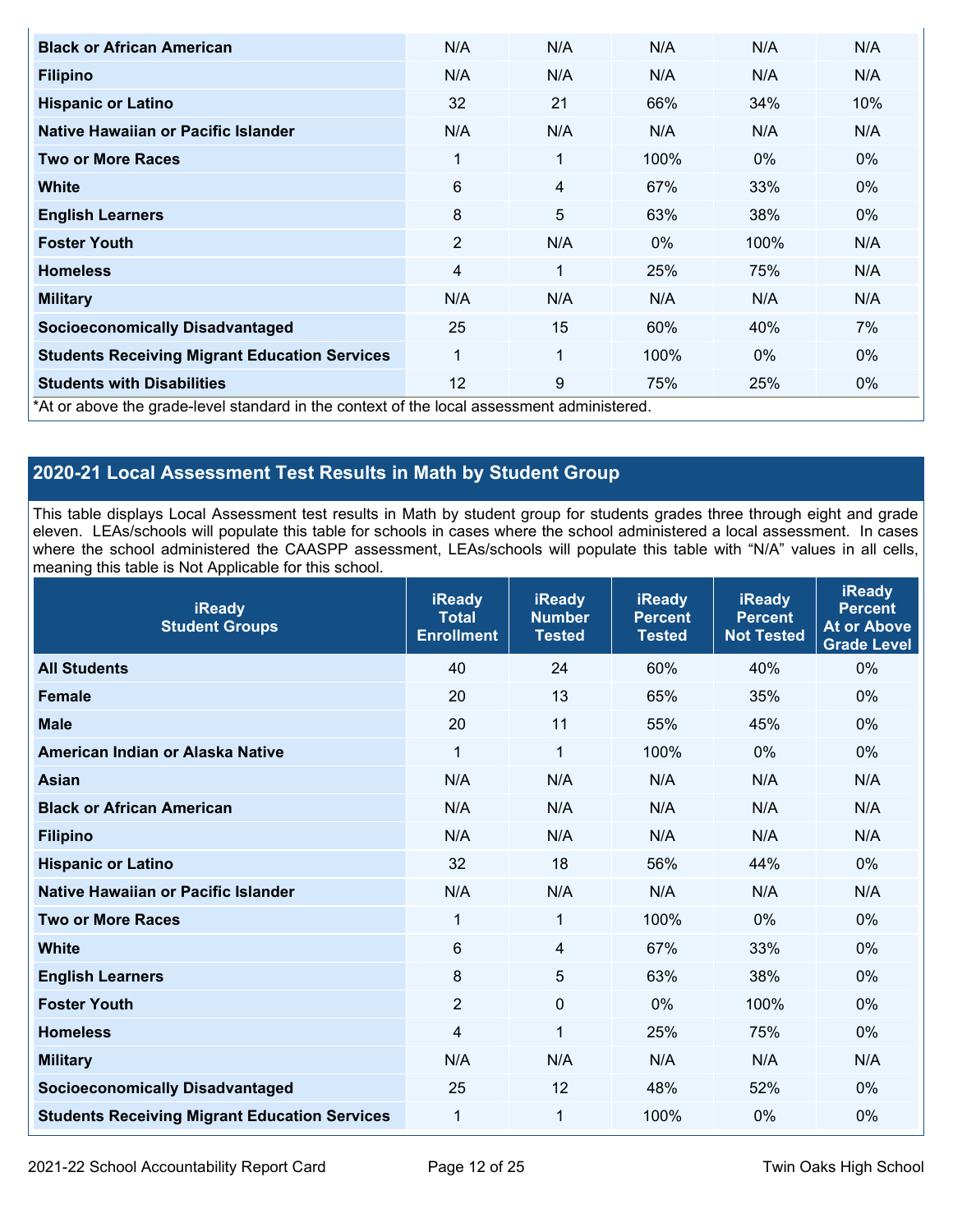| <b>Students with Disabilities</b>                                                                                                                                                                                              |  |  |  |  | 0% |  |  |
|--------------------------------------------------------------------------------------------------------------------------------------------------------------------------------------------------------------------------------|--|--|--|--|----|--|--|
| * A formal constant and some the first of the first term of the context of the first of the conservation term of the first of the first of the first of the first of the first of the first of the first of the first of the f |  |  |  |  |    |  |  |

\*At or above the grade-level standard in the context of the local assessment administered.

### **CAASPP Test Results in Science for All Students**

This table displays the percentage of all students grades five, eight, and High School meeting or exceeding the State Standard.

The 2019-2020 data cells with N/A values indicate that the 2019-2020 data are not available due to the COVID-19 pandemic and resulting summative testing suspension. The Executive Order N-30-20 was issued which waived the assessment, accountability, and reporting requirements for the 2019-2020 school year.

For any 2020-2021 data cells with N/T values indicate that this school did not test students using the CAASPP Science.

| 2019-20<br>2020-21 | 2019-20 | 2020-21 |
|--------------------|---------|---------|
| N/A<br>$-$         | N/A     | 28.72   |
|                    |         |         |

### **2020-21 CAASPP Test Results in Science by Student Group**

This table displays CAASPP test results in Science by student group for students grades five, eight, and High School. For any data cells with N/T values indicate that this school did not test students using the CAASPP Science.

| <b>Student Group</b>                                 | <b>Total</b><br><b>Enrollment</b> | <b>Number</b><br><b>Tested</b> | <b>Percent</b><br><b>Tested</b> | <b>Percent</b><br><b>Not Tested</b> | <b>Percent</b><br><b>Met or</b><br><b>Exceeded</b> |
|------------------------------------------------------|-----------------------------------|--------------------------------|---------------------------------|-------------------------------------|----------------------------------------------------|
| <b>All Students</b>                                  | 71                                | <b>NT</b>                      | <b>NT</b>                       | <b>NT</b>                           | <b>NT</b>                                          |
| <b>Female</b>                                        | 27                                | <b>NT</b>                      | <b>NT</b>                       |                                     |                                                    |
| <b>Male</b>                                          | 44                                | <b>NT</b>                      | <b>NT</b>                       |                                     |                                                    |
| American Indian or Alaska Native                     | 0                                 | $\mathbf 0$                    | $\mathbf 0$                     | $\mathbf 0$                         | $\mathbf 0$                                        |
| <b>Asian</b>                                         | $\mathbf 0$                       | $\pmb{0}$                      | $\mathbf 0$                     | $\mathbf 0$                         | $\mathbf 0$                                        |
| <b>Black or African American</b>                     | 0                                 | $\pmb{0}$                      | $\mathbf 0$                     | 0                                   | $\mathbf 0$                                        |
| <b>Filipino</b>                                      | $\Omega$                          | 0                              | $\Omega$                        | $\Omega$                            | $\mathbf 0$                                        |
| <b>Hispanic or Latino</b>                            | 54                                | <b>NT</b>                      | <b>NT</b>                       | <b>NT</b>                           | <b>NT</b>                                          |
| Native Hawaiian or Pacific Islander                  | --                                | <b>NT</b>                      | <b>NT</b>                       | <b>NT</b>                           | <b>NT</b>                                          |
| <b>Two or More Races</b>                             | --                                | <b>NT</b>                      | <b>NT</b>                       | <b>NT</b>                           | <b>NT</b>                                          |
| <b>White</b>                                         | 15                                | <b>NT</b>                      | <b>NT</b>                       | <b>NT</b>                           | <b>NT</b>                                          |
| <b>English Learners</b>                              | 13                                | <b>NT</b>                      | <b>NT</b>                       | <b>NT</b>                           | <b>NT</b>                                          |
| <b>Foster Youth</b>                                  | --                                | <b>NT</b>                      | <b>NT</b>                       | <b>NT</b>                           | <b>NT</b>                                          |
| <b>Homeless</b>                                      | --                                | <b>NT</b>                      | <b>NT</b>                       | <b>NT</b>                           | <b>NT</b>                                          |
| <b>Military</b>                                      | $\Omega$                          | 0                              | $\mathbf 0$                     | $\mathbf 0$                         | $\mathbf 0$                                        |
| <b>Socioeconomically Disadvantaged</b>               | 42                                | <b>NT</b>                      | <b>NT</b>                       | <b>NT</b>                           | <b>NT</b>                                          |
| <b>Students Receiving Migrant Education Services</b> | --                                | <b>NT</b>                      | <b>NT</b>                       | <b>NT</b>                           | <b>NT</b>                                          |
| <b>Students with Disabilities</b>                    | 17                                | <b>NT</b>                      | <b>NT</b>                       | <b>NT</b>                           | <b>NT</b>                                          |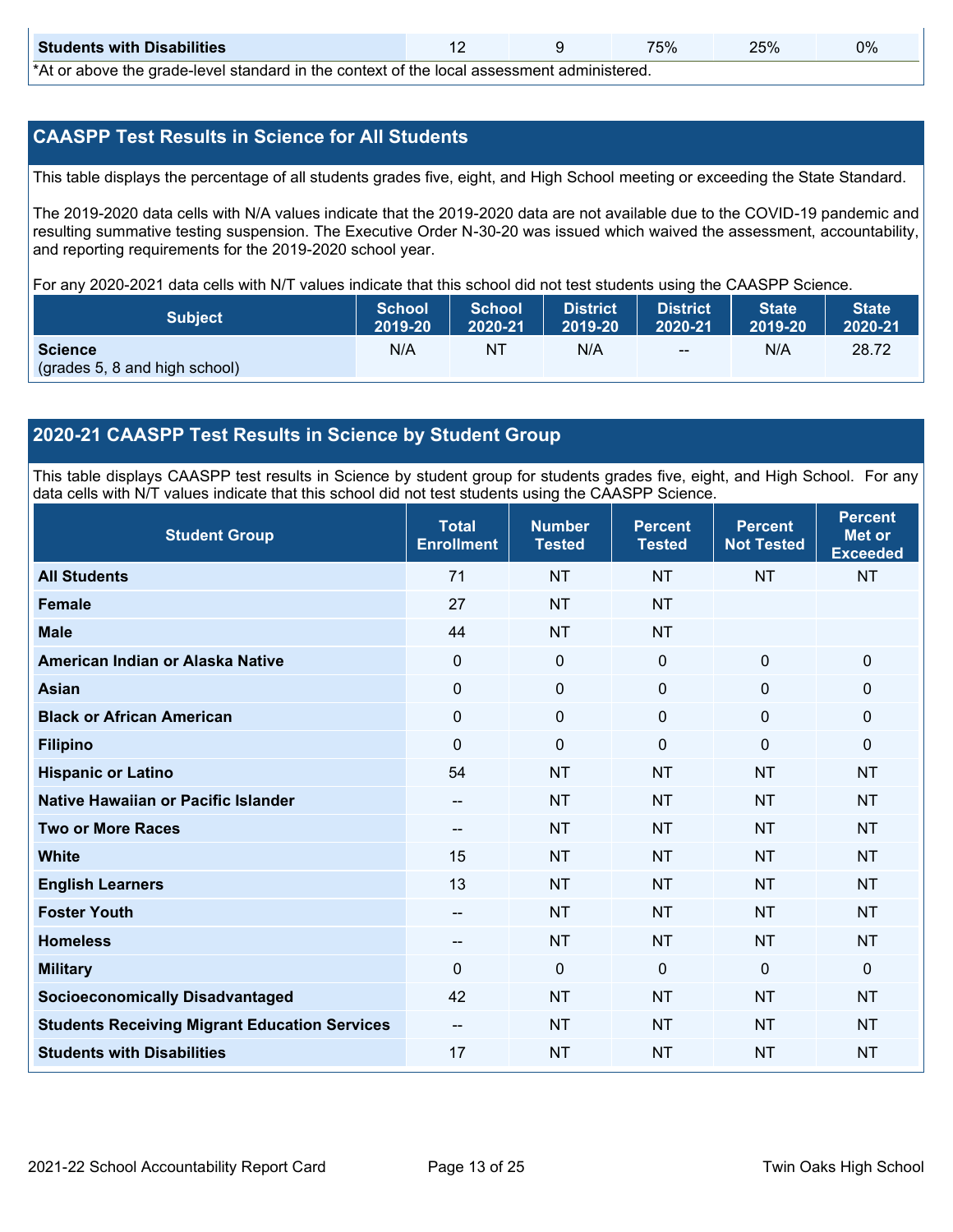| 2020-21 Career Technical Education (CTE) Participation                                                                            |                                  |  |  |  |  |
|-----------------------------------------------------------------------------------------------------------------------------------|----------------------------------|--|--|--|--|
| <b>Measure</b>                                                                                                                    | <b>CTE Program Participation</b> |  |  |  |  |
| Number of Pupils Participating in CTE                                                                                             | 50                               |  |  |  |  |
| Percent of Pupils that Complete a CTE Program and Earn a High School Diploma                                                      | 71.4                             |  |  |  |  |
| Percent of CTE Courses that are Sequenced or Articulated Between the School and<br><b>Institutions of Postsecondary Education</b> |                                  |  |  |  |  |

### **Course Enrollment/Completion**

This table displays the course enrollment/completion of University of California (UC) and/or California State University (CSU) admission requirements.

| <b>UC/CSU Course Measure</b>                                                | <b>Percent</b> |
|-----------------------------------------------------------------------------|----------------|
| 2020-2021 Pupils Enrolled in Courses Required for UC/CSU Admission          |                |
| 2019-2020 Graduates Who Completed All Courses Required for UC/CSU Admission |                |

## **B. Pupil Outcomes State Priority: Other Pupil Outcomes**

The SARC provides the following information relevant to the State priority: Other Pupil Outcomes (Priority 8): Pupil outcomes in the subject area of physical education.

### **2020-21 California Physical Fitness Test Results**

Due to the COVID-19 crisis, the Physical Fitness Test was suspended during the 2020-2021 school year and therefore no data are reported and each cell in this table is populated with "N/A."

| <b>Grade Level</b> | <b>Four of Six Fitness Standards</b> | <b>Five of Six Fitness Standards</b> | Percentage of Students Meeting   Percentage of Students Meeting   Percentage of Students Meeting<br><b>Six of Six Fitness Standards</b> |
|--------------------|--------------------------------------|--------------------------------------|-----------------------------------------------------------------------------------------------------------------------------------------|
| Grade 5            | N/A                                  | N/A                                  | N/A                                                                                                                                     |
| Grade 7            | N/A                                  | N/A                                  | N/A                                                                                                                                     |
| Grade 9            | N/A                                  | N/A                                  | N/A                                                                                                                                     |

## **C. Engagement State Priority: Parental Involvement**

The SARC provides the following information relevant to the State priority: Parental Involvement (Priority 3): Efforts the school district makes to seek parent input in making decisions regarding the school district and at each school site.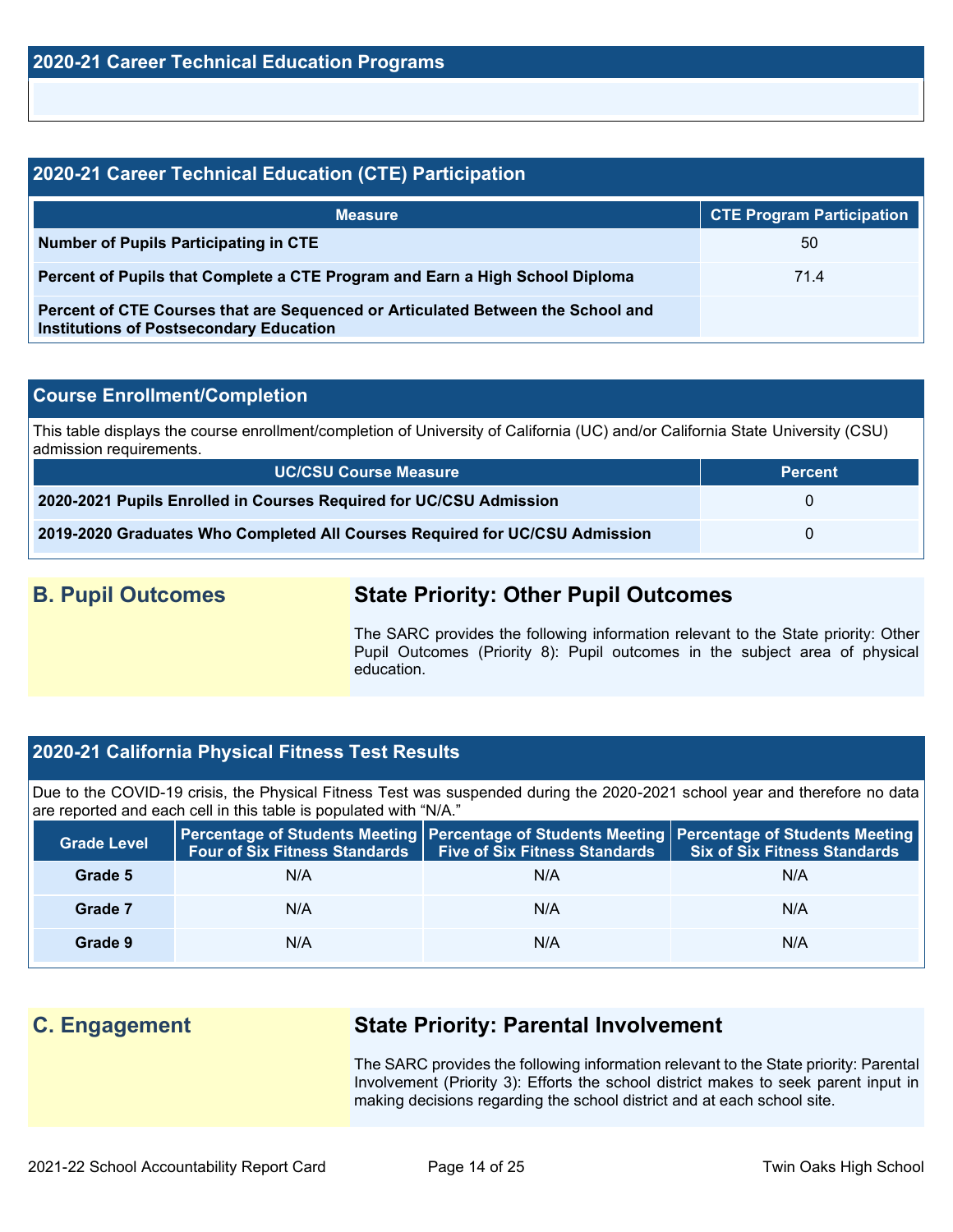### **2021-22 Opportunities for Parental Involvement**

We have a social worker, a counselor and a school psychologist that provide resources, workshops, counseling and parent outreach to meet the needs of all students and families. Parents, stakeholders, teachers, and students have the ability to evaluate, plan, and implement through ELAC, SSC, open door policy, email communication, social media, back-to-school nights (1 per quarter), open house events for electives, school board meetings and a leadership team. We also conduct Family Empowerment Program for six sessions two times per year conducted by Mental Health Services in an effort to help parents work with their students on mental health needs, behavior interventions, attendance issues, and other areas of need. Parents can contact the front office (760-290-2555), School social worker, or administrative team for any information regarding these groups, services or any other involvement opportunities.

## **C. Engagement State Priority: Pupil Engagement**

The SARC provides the following information relevant to the State priority: Pupil Engagement (Priority 5):

- High school dropout rates;
- High school graduation rates; and
- Chronic Absenteeism

### **Dropout Rate and Graduation Rate (Four-Year Cohort Rate)**

| <b>Indicator</b>       | <b>School</b><br>2018-19 | <b>School</b><br>2019-20 | <b>School</b><br>2020-21 | <b>District</b><br>2018-19 | <b>District</b><br>2019-20 | <b>District</b><br>2020-21 | State<br>2018-19 | <b>State</b><br>2019-20 | <b>State</b><br>2020-21 |
|------------------------|--------------------------|--------------------------|--------------------------|----------------------------|----------------------------|----------------------------|------------------|-------------------------|-------------------------|
| <b>Dropout Rate</b>    | 6.2                      | 5.4                      | 3.2                      | 3.4                        | 3.6                        | 4.4                        | 9.0              | 8.9                     | 9.4                     |
| <b>Graduation Rate</b> | 88.9                     | 89.1                     | 91.5                     | 93.6                       | 93.4                       | 93.5                       | 84.5             | 84.2                    | 83.6                    |

### **2020-21 Graduation Rate by Student Group (Four-Year Cohort Rate)**

This table displays the 2020-21 graduation rate by student group. For information on the Four-Year Adjusted Cohort Graduation Rate (ACGR), visit the CDE Adjusted Cohort Graduation Rate web page at [www.cde.ca.gov/ds/ad/acgrinfo.asp.](http://www.cde.ca.gov/ds/ad/acgrinfo.asp)

| <b>Student Group</b>                | <b>Number of</b><br><b>Students in Cohort</b> | <b>Number of</b><br><b>Cohort Graduates</b> | <b>Cohort</b><br><b>Graduation Rate</b> |
|-------------------------------------|-----------------------------------------------|---------------------------------------------|-----------------------------------------|
| <b>All Students</b>                 | 94                                            | 86                                          | 91.5                                    |
| Female                              | 39                                            | 33                                          | 84.6                                    |
| <b>Male</b>                         | 55                                            | 53                                          | 96.4                                    |
| American Indian or Alaska Native    | $- -$                                         | $- -$                                       | $\overline{\phantom{a}}$                |
| Asian                               | $\Omega$                                      | $\Omega$                                    | 0.00                                    |
| <b>Black or African American</b>    | $- -$                                         | --                                          | --                                      |
| <b>Filipino</b>                     | $\mathbf 0$                                   | $\Omega$                                    | 0.00                                    |
| <b>Hispanic or Latino</b>           | 65                                            | 62                                          | 95.4                                    |
| Native Hawaiian or Pacific Islander | $- -$                                         | --                                          | $\overline{\phantom{a}}$                |
| <b>Two or More Races</b>            | $\overline{\phantom{m}}$                      | --                                          | $\overline{\phantom{a}}$                |
| <b>White</b>                        | 23                                            | 19                                          | 82.6                                    |
| <b>English Learners</b>             | 21                                            | 20                                          | 95.2                                    |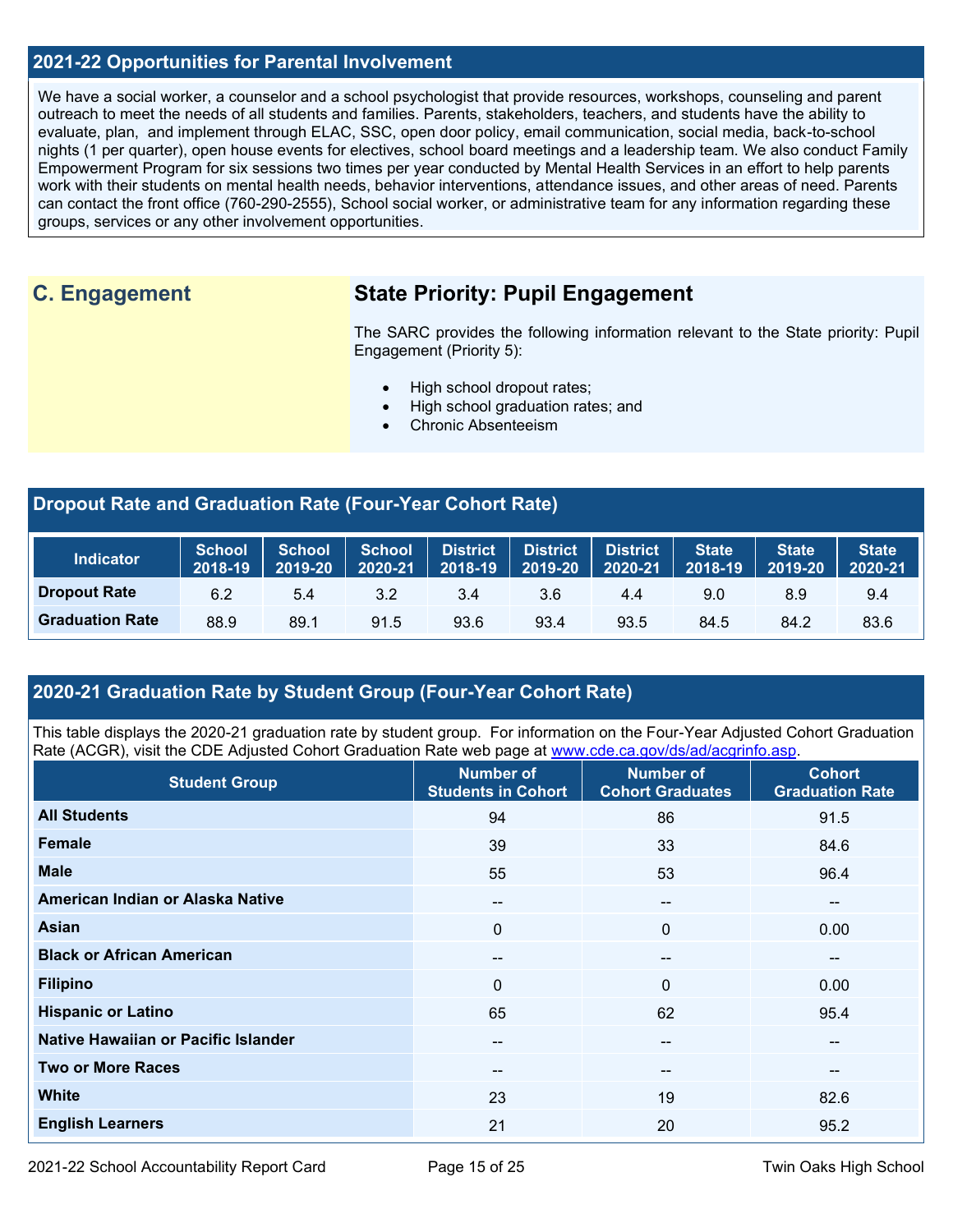| <b>Foster Youth</b>                                  | $- -$ | $- -$ | --   |
|------------------------------------------------------|-------|-------|------|
| <b>Homeless</b>                                      | $- -$ | --    | --   |
| <b>Socioeconomically Disadvantaged</b>               | 80    | 75    | 93.8 |
| <b>Students Receiving Migrant Education Services</b> | $- -$ | $- -$ | --   |
| <b>Students with Disabilities</b>                    |       | 16    | 94.1 |

## **2020-21 Chronic Absenteeism by Student Group**

| <b>Student Group</b>                                 | <b>Cumulative</b><br><b>Enrollment</b> | <b>Chronic</b><br><b>Absenteeism</b><br><b>Eligible Enrollment</b> | <b>Chronic</b><br><b>Absenteeism</b><br><b>Count</b> | <b>Chronic</b><br><b>Absenteeism</b><br><b>Rate</b> |
|------------------------------------------------------|----------------------------------------|--------------------------------------------------------------------|------------------------------------------------------|-----------------------------------------------------|
| <b>All Students</b>                                  | 215                                    | 202                                                                | 106                                                  | 52.5                                                |
| <b>Female</b>                                        | 96                                     | 89                                                                 | 58                                                   | 65.2                                                |
| <b>Male</b>                                          | 118                                    | 112                                                                | 47                                                   | 42.0                                                |
| American Indian or Alaska Native                     | 3                                      | 3                                                                  | 1                                                    | 33.3                                                |
| <b>Asian</b>                                         | 1                                      | 1                                                                  | 1                                                    | 100.0                                               |
| <b>Black or African American</b>                     | 5                                      | 3                                                                  | $\overline{2}$                                       | 66.7                                                |
| <b>Filipino</b>                                      | 0                                      | $\Omega$                                                           | $\mathbf 0$                                          | 0.0                                                 |
| <b>Hispanic or Latino</b>                            | 154                                    | 146                                                                | 74                                                   | 50.7                                                |
| Native Hawaiian or Pacific Islander                  | 3                                      | 3                                                                  | 3                                                    | 100.0                                               |
| <b>Two or More Races</b>                             | $\overline{7}$                         | 6                                                                  | 4                                                    | 66.7                                                |
| White                                                | 42                                     | 40                                                                 | 21                                                   | 52.5                                                |
| <b>English Learners</b>                              | 33                                     | 32                                                                 | 16                                                   | 50.0                                                |
| <b>Foster Youth</b>                                  | 19                                     | 15                                                                 | 13                                                   | 86.7                                                |
| <b>Homeless</b>                                      | 20                                     | 20                                                                 | 13                                                   | 65.0                                                |
| <b>Socioeconomically Disadvantaged</b>               | 145                                    | 135                                                                | 80                                                   | 59.3                                                |
| <b>Students Receiving Migrant Education Services</b> | 5                                      | 4                                                                  | 3                                                    | 75.0                                                |
| <b>Students with Disabilities</b>                    | 51                                     | 46                                                                 | 24                                                   | 52.2                                                |

## **C. Engagement State Priority: School Climate**

The SARC provides the following information relevant to the State priority: School Climate (Priority 6):

- Pupil suspension rates;
- Pupil expulsion rates; and
- Other local measures on the sense of safety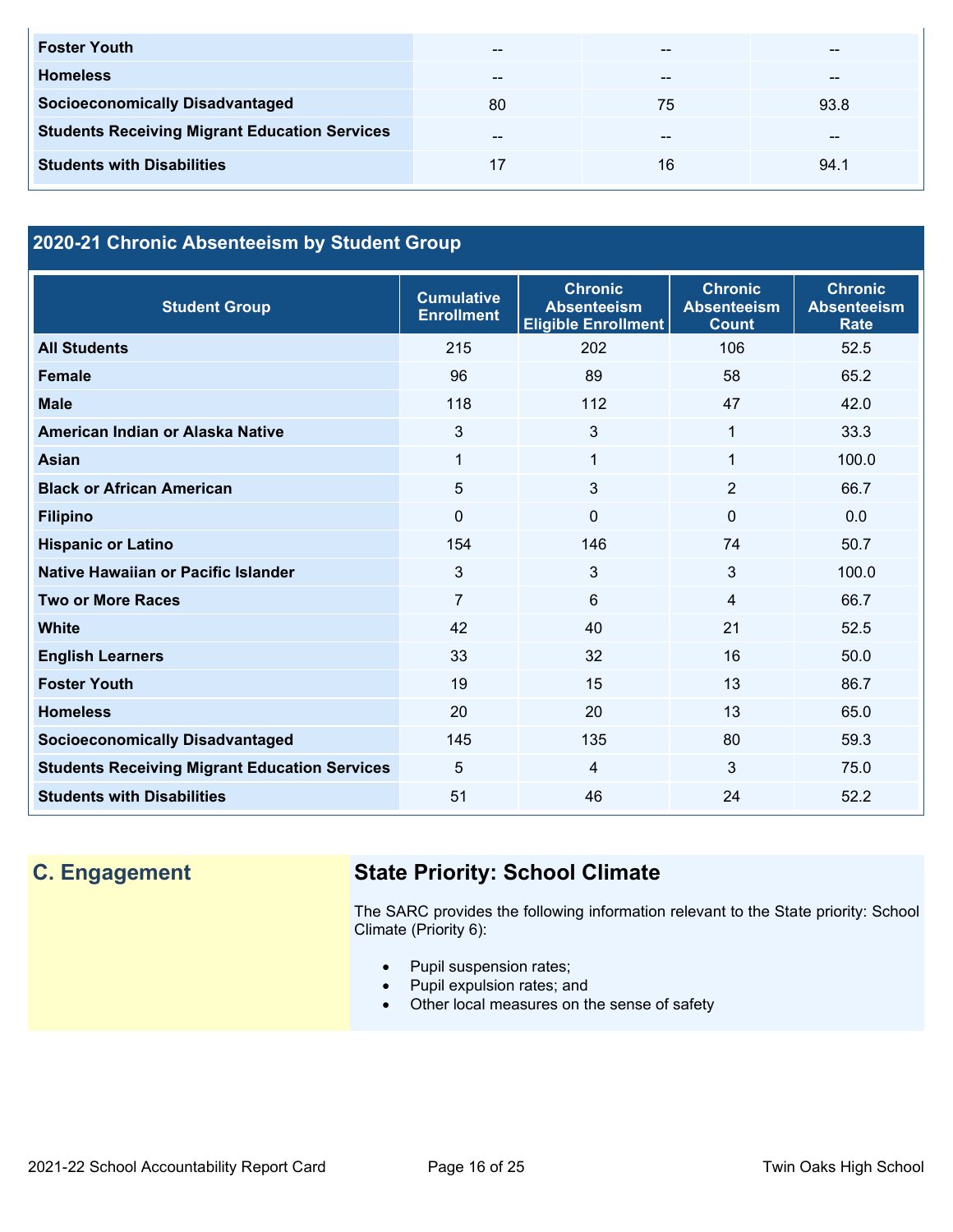### **Suspensions and Expulsions**

This table displays suspensions and expulsions data collected between July through June, each full school year respectively. Data collected during the 2020-21 school year may not be comparable to earlier years of this collection due to differences in learning mode instruction in response to the COVID-19 pandemic.

| <b>Subject</b>     | <b>School</b><br>2018-19 | <b>School</b><br>2020-21 | <b>District</b><br>2018-19 | <b>District</b><br>2020-21 | <b>State</b><br>2018-19 | <b>State</b><br>2020-21 |
|--------------------|--------------------------|--------------------------|----------------------------|----------------------------|-------------------------|-------------------------|
| <b>Suspensions</b> | 19.78                    | 0.47                     | .50                        | 0.15                       | 3.47                    | 0.20                    |
| <b>Expulsions</b>  | 0.00                     | 0.00                     | 0.00                       | 0.00                       | 0.08                    | 0.00                    |

This table displays suspensions and expulsions data collected between July through February, partial school year due to the COVID-19 pandemic. The 2019-2020 suspensions and expulsions rate data are not comparable to other year data because the 2019-2020 school year is a partial school year due to the COVID-19 crisis. As such, it would be inappropriate to make any comparisons in rates of suspensions and expulsions in the 2019-2020 school year compared to other school years.

| <b>Subject</b>     | School<br>2019-20 | <b>District</b><br>2019-20 | <b>State</b><br>2019-20 |
|--------------------|-------------------|----------------------------|-------------------------|
| <b>Suspensions</b> | 3.36              | 0.74                       | 2.45                    |
| <b>Expulsions</b>  | 0.00              | 0.00                       | 0.05                    |

### **2020-21 Suspensions and Expulsions by Student Group**

| <b>Student Group</b>                                 | <b>Suspensions Rate</b> | <b>Expulsions Rate</b> |
|------------------------------------------------------|-------------------------|------------------------|
| <b>All Students</b>                                  | 0.47                    | 0.00                   |
| <b>Female</b>                                        | 1.04                    | 0.00                   |
| <b>Male</b>                                          | 0.00                    | 0.00                   |
| American Indian or Alaska Native                     | 0.00                    | 0.00                   |
| <b>Asian</b>                                         | 0.00                    | 0.00                   |
| <b>Black or African American</b>                     | 0.00                    | 0.00                   |
| <b>Filipino</b>                                      | 0.00                    | 0.00                   |
| <b>Hispanic or Latino</b>                            | 0.00                    | 0.00                   |
| Native Hawaiian or Pacific Islander                  | 0.00                    | 0.00                   |
| <b>Two or More Races</b>                             | 0.00                    | 0.00                   |
| <b>White</b>                                         | 2.38                    | 0.00                   |
| <b>English Learners</b>                              | 0.00                    | 0.00                   |
| <b>Foster Youth</b>                                  | 0.00                    | 0.00                   |
| <b>Homeless</b>                                      | 0.00                    | 0.00                   |
| <b>Socioeconomically Disadvantaged</b>               |                         |                        |
| <b>Students Receiving Migrant Education Services</b> | 0.00                    | 0.00                   |
| <b>Students with Disabilities</b>                    |                         |                        |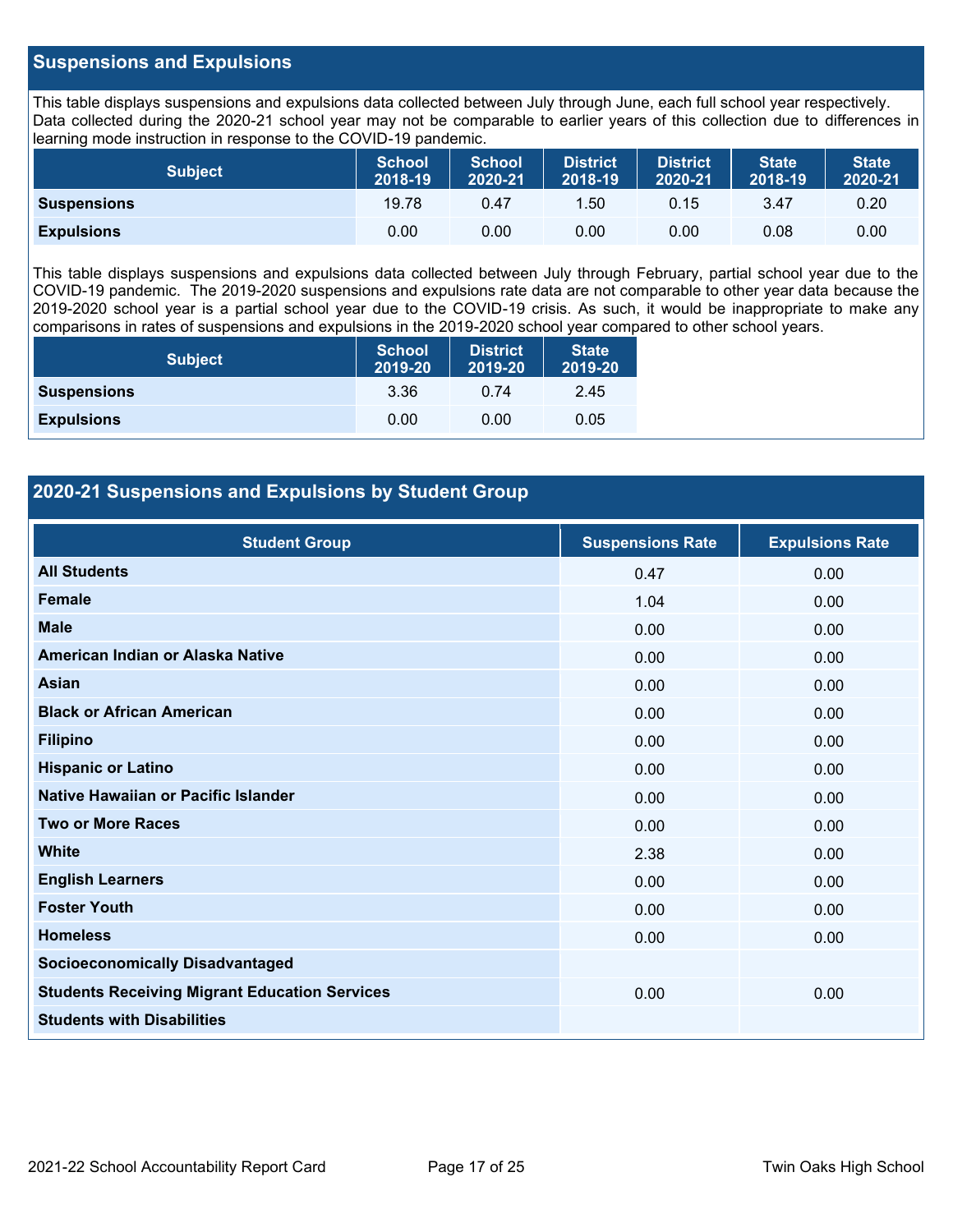### **2021-22 School Safety Plan**

Our school safety plan was approved by the school site council on October 20, 2021 that included parents, student representatives, faculty representatives, and administration. Our key areas of focus are lock down for intruders, fire and earthquake drills. We continue to practice these drills one time per month to make sure all students and faculty are aware of the procedures. We continue to be evaluated annually by the district and the local law enforcement, with additional support during lockdown drills by the sheriff department.

We have reviewed key areas with all of the faculty and reviewed assignments during emergencies. We continue to review these assignments throughout the year and during drills. Faculty are supplied with the school safety plan in their classroom as well as emergency supplies. All information is included in the student handbook which is reviewed with students with additional focus areas including bullying, suspension procedures and harassment.

### **2018-19 Secondary Average Class Size and Class Size Distribution**

This table displays the 2018-19 average class size and class size distribution. The columns titled "Number of Classes" indicates how many classes fall into each size category (a range of total students per classroom). At the secondary school level, this information is reported by subject area rather than grade level.

| <b>Subject</b>               | <b>Average</b><br><b>Class</b><br><b>Size</b> | <b>1-22 Students</b> | Number of Classes with   Number of Classes with   Number of Classes with<br>23-32 Students | 33+ Students |
|------------------------------|-----------------------------------------------|----------------------|--------------------------------------------------------------------------------------------|--------------|
| <b>English Language Arts</b> | 9                                             | 23                   |                                                                                            |              |
| <b>Mathematics</b>           | 5                                             | 16                   |                                                                                            |              |
| <b>Science</b>               | 6                                             | 9                    |                                                                                            |              |
| <b>Social Science</b>        | 6                                             | 38                   |                                                                                            |              |

### **2019-20 Secondary Average Class Size and Class Size Distribution**

This table displays the 2019-20 average class size and class size distribution. The columns titled "Number of Classes" indicates how many classes fall into each size category (a range of total students per classroom). At the secondary school level, this information is reported by subject area rather than grade level.

| <b>Subject</b>               | Average<br><b>Class</b><br><b>Size</b> | 1-22 Students | Number of Classes with   Number of Classes with  <br>23-32 Students | <b>Number of Classes with</b><br>33+ Students |
|------------------------------|----------------------------------------|---------------|---------------------------------------------------------------------|-----------------------------------------------|
| <b>English Language Arts</b> | 9                                      | 25            |                                                                     |                                               |
| <b>Mathematics</b>           | 5                                      | 16            |                                                                     |                                               |
| <b>Science</b>               |                                        | 11            |                                                                     |                                               |
| <b>Social Science</b>        | 10                                     | 22            |                                                                     |                                               |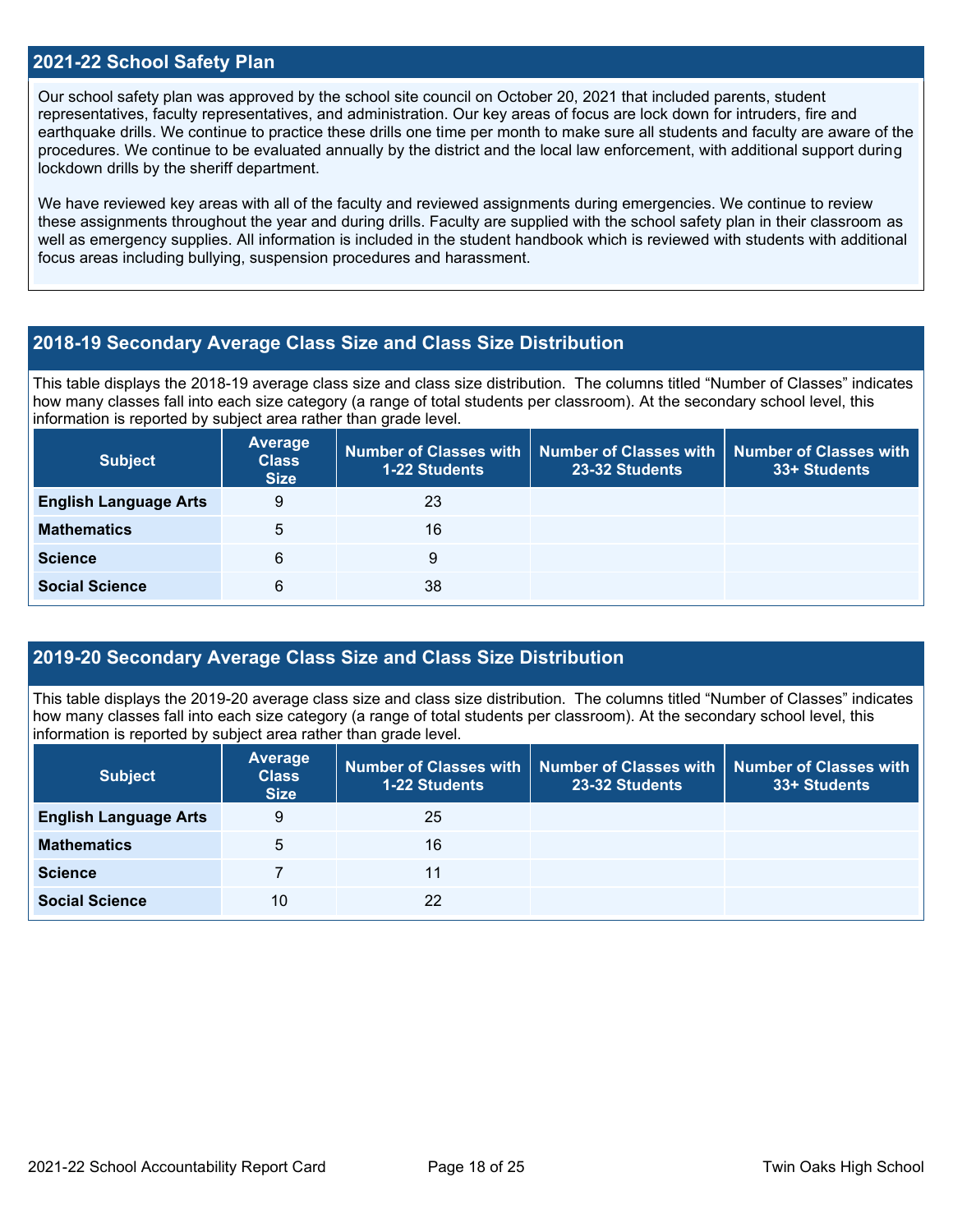### **2020-21 Secondary Average Class Size and Class Size Distribution**

This table displays the 2020-21 average class size and class size distribution. The columns titled "Number of Classes" indicates how many classes fall into each size category (a range of total students per classroom). At the secondary school level, this information is reported by subject area rather than grade level.

| <b>Subject</b>               | <b>Average</b><br><b>Class</b><br><b>Size</b> | 1-22 Students | Number of Classes with   Number of Classes with   Number of Classes with<br>23-32 Students | 33+ Students |
|------------------------------|-----------------------------------------------|---------------|--------------------------------------------------------------------------------------------|--------------|
| <b>English Language Arts</b> | 10                                            | 10            |                                                                                            |              |
| <b>Mathematics</b>           | 11                                            | 8             |                                                                                            |              |
| <b>Science</b>               | 12                                            | 8             |                                                                                            |              |
| <b>Social Science</b>        | 12                                            | 23            |                                                                                            |              |

### **2020-21 Ratio of Pupils to Academic Counselor**

This table displays the ratio of pupils to Academic Counselor. One full time equivalent (FTE) equals one staff member working full time; one FTE could also represent two staff members who each work 50 percent of full time.

| <b>Title</b>                        | <b>Ratio</b> |
|-------------------------------------|--------------|
| <b>Pupils to Academic Counselor</b> | 133          |

### **2020-21 Student Support Services Staff**

This table displays the number of FTE support staff assigned to this school. One full time equivalent (FTE) equals one staff member working full time; one FTE could also represent two staff members who each work 50 percent of full time.

| <b>Title</b>                                                         | <b>Number of FTE Assigned to School</b> |
|----------------------------------------------------------------------|-----------------------------------------|
| <b>Counselor (Academic, Social/Behavioral or Career Development)</b> |                                         |
| Library Media Teacher (Librarian)                                    | $\mathbf{0}$                            |
| <b>Library Media Services Staff (Paraprofessional)</b>               | $\mathbf{0}$                            |
| <b>Psychologist</b>                                                  |                                         |
| <b>Social Worker</b>                                                 |                                         |
| <b>Speech/Language/Hearing Specialist</b>                            | $\mathbf{0}$                            |
| <b>Resource Specialist (non-teaching)</b>                            | $\mathbf{0}$                            |
| <b>Other</b>                                                         | 2.5                                     |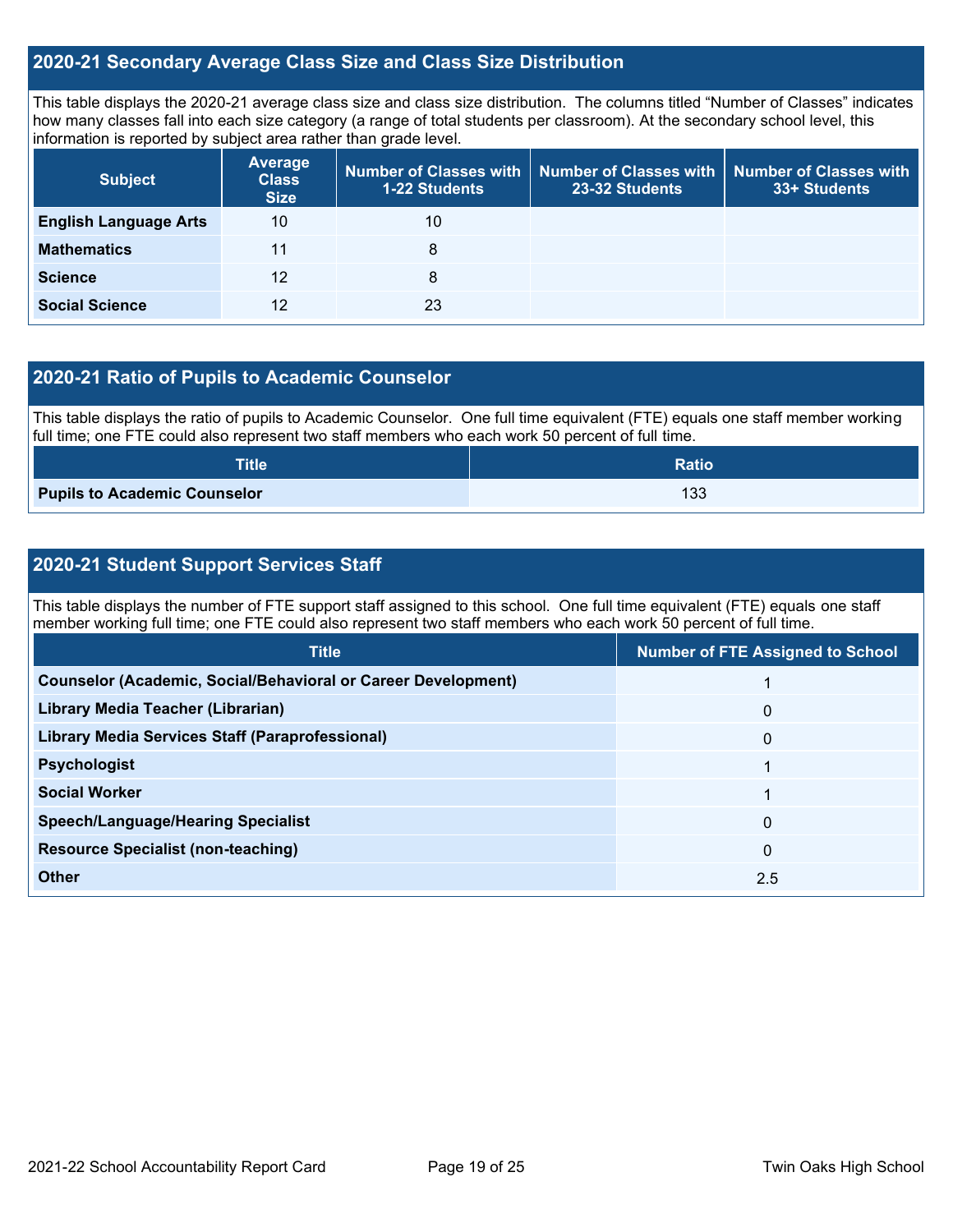### **2019-20 Expenditures Per Pupil and School Site Teacher Salaries**

This table displays the 2019-20 expenditures per pupil and average teach salary for this school. Cells with N/A values do not require data.

| <b>Level</b>                                         | <b>Total</b><br><b>Expenditures</b><br><b>Per Pupil</b> | <b>Expenditures</b><br><b>Per Pupil</b><br>(Restricted) | <b>Expenditures</b><br><b>Per Pupil</b><br>(Unrestricted) | <b>Average</b><br><b>Teacher</b><br><b>Salary</b> |
|------------------------------------------------------|---------------------------------------------------------|---------------------------------------------------------|-----------------------------------------------------------|---------------------------------------------------|
| <b>School Site</b>                                   | 20556                                                   | 1883                                                    | 18673                                                     | 84365                                             |
| <b>District</b>                                      | N/A                                                     | N/A                                                     | 8305                                                      | \$84,108                                          |
| <b>Percent Difference - School Site and District</b> | N/A                                                     | N/A                                                     | 72.6                                                      | 1.6                                               |
| <b>State</b>                                         |                                                         |                                                         | \$8.444                                                   | \$86,376                                          |
| <b>Percent Difference - School Site and State</b>    | N/A                                                     | N/A                                                     | 75.4                                                      | $-2.0$                                            |

### **2020-21 Types of Services Funded**

Funding is provided for the following special programs to supplement the core instructional program provided by the school district.

Title I - Funds are used to support effective, research-based educational strategies that close the achievement gap between high and low performing student and enable the students to meet the state's challenging academic standards.

Career Technical Education (CTE) - Funds are used to improve career-technical education programs, integrate academic and career-technical instruction, serve special populations, and meet gender equity needs. Funds help to work with business and industry sectors to place students in meaningful, self-sufficient careers.

21st Century After School Safety and Enrichment for Teens Programs (ASSET) - Funds are used to establish or expand before and after school programs that provide disadvantaged ninth through twelfth grade students with academic enrichment opportunities and supportive services to help the students meet state and local standards in core content areas.

The Expanded Learning Opportunities Grant (ELOG) - {Provides funding for supplemental instruction, integrated pupil support for social and emotional well-being, extended learning time, training for school staff, support for credit deficient pupils, and additional academic services needed as a result of the COVID-19 pandemic.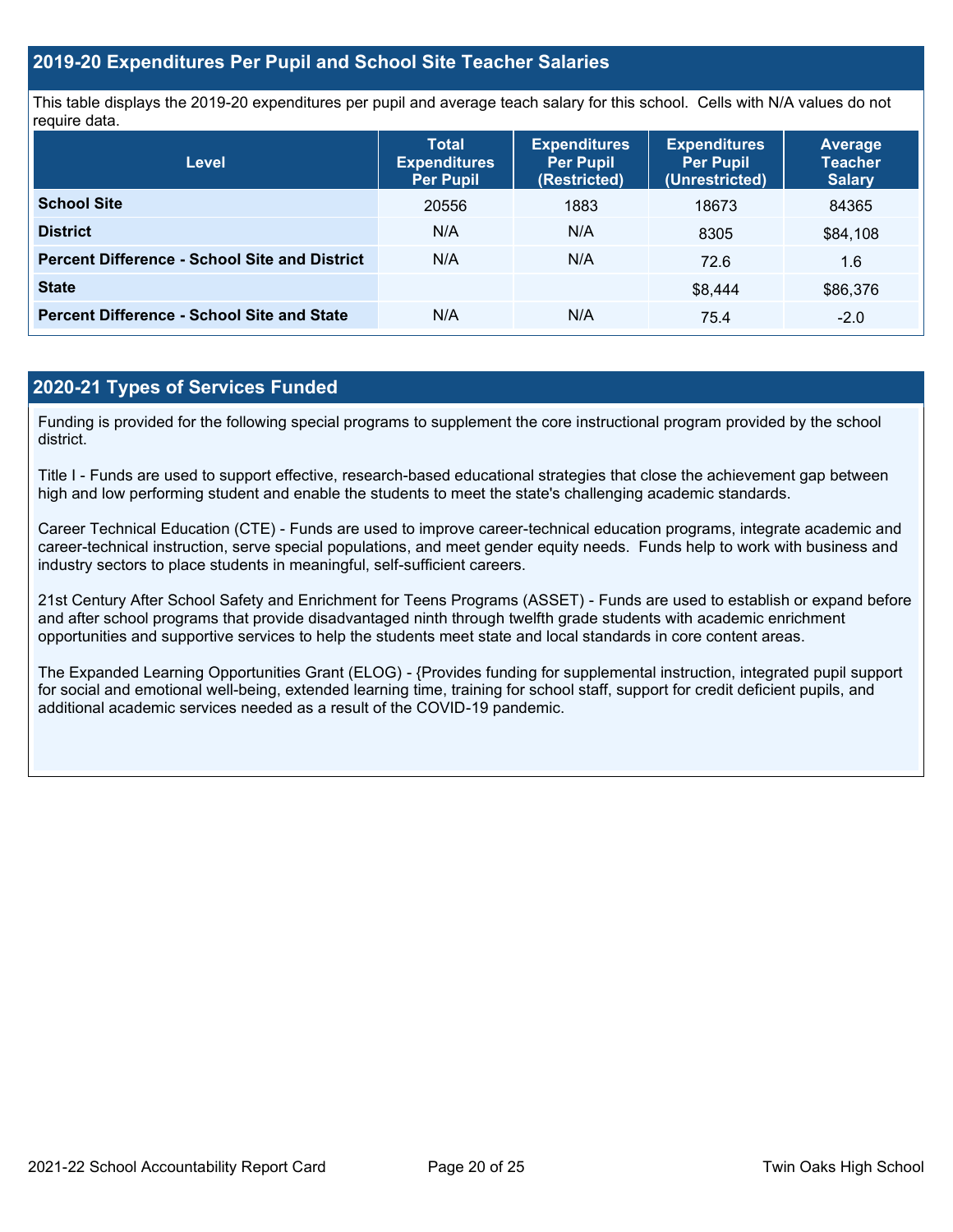### **2019-20 Teacher and Administrative Salaries**

This table displays the 2019-20 Teacher and Administrative salaries. For detailed information on salaries, see the CDE Certification Salaries & Benefits web page at [http://www.cde.ca.gov/ds/fd/cs/.](http://www.cde.ca.gov/ds/fd/cs/)

| Category                                             | <b>District</b><br><b>Amount</b> | <b>State Average</b><br>for Districts<br>in Same Category |
|------------------------------------------------------|----------------------------------|-----------------------------------------------------------|
| <b>Beginning Teacher Salary</b>                      | \$42,283                         | \$52,562                                                  |
| <b>Mid-Range Teacher Salary</b>                      | \$84,562                         | \$83,575                                                  |
| <b>Highest Teacher Salary</b>                        | \$106,898                        | \$104,166                                                 |
| <b>Average Principal Salary (Elementary)</b>         | \$133,678                        | \$131,875                                                 |
| <b>Average Principal Salary (Middle)</b>             | \$139,760                        | \$137,852                                                 |
| <b>Average Principal Salary (High)</b>               | \$149,585                        | \$150,626                                                 |
| <b>Superintendent Salary</b>                         | \$255,475                        | \$260,243                                                 |
| <b>Percent of Budget for Teacher Salaries</b>        | 36%                              | 34%                                                       |
| <b>Percent of Budget for Administrative Salaries</b> | 4%                               | 5%                                                        |

### **2020-21 Advanced Placement (AP) Courses**

This table displays the percent of student in AP courses at this school.

### **Percent of Students in AP Courses**

This table displays the number of AP courses offered at this school where there are student course enrollments of at least one student.

| <b>Subject</b>                  | <b>Number of AP Courses Offered</b> |
|---------------------------------|-------------------------------------|
| <b>Computer Science</b>         | 0                                   |
| <b>English</b>                  | $\mathbf 0$                         |
| <b>Fine and Performing Arts</b> | 0                                   |
| <b>Foreign Language</b>         | $\mathbf 0$                         |
| <b>Mathematics</b>              | $\mathbf 0$                         |
| <b>Science</b>                  | $\boldsymbol{0}$                    |
| <b>Social Science</b>           | 0                                   |
| <b>Total AP Courses Offered</b> | 0                                   |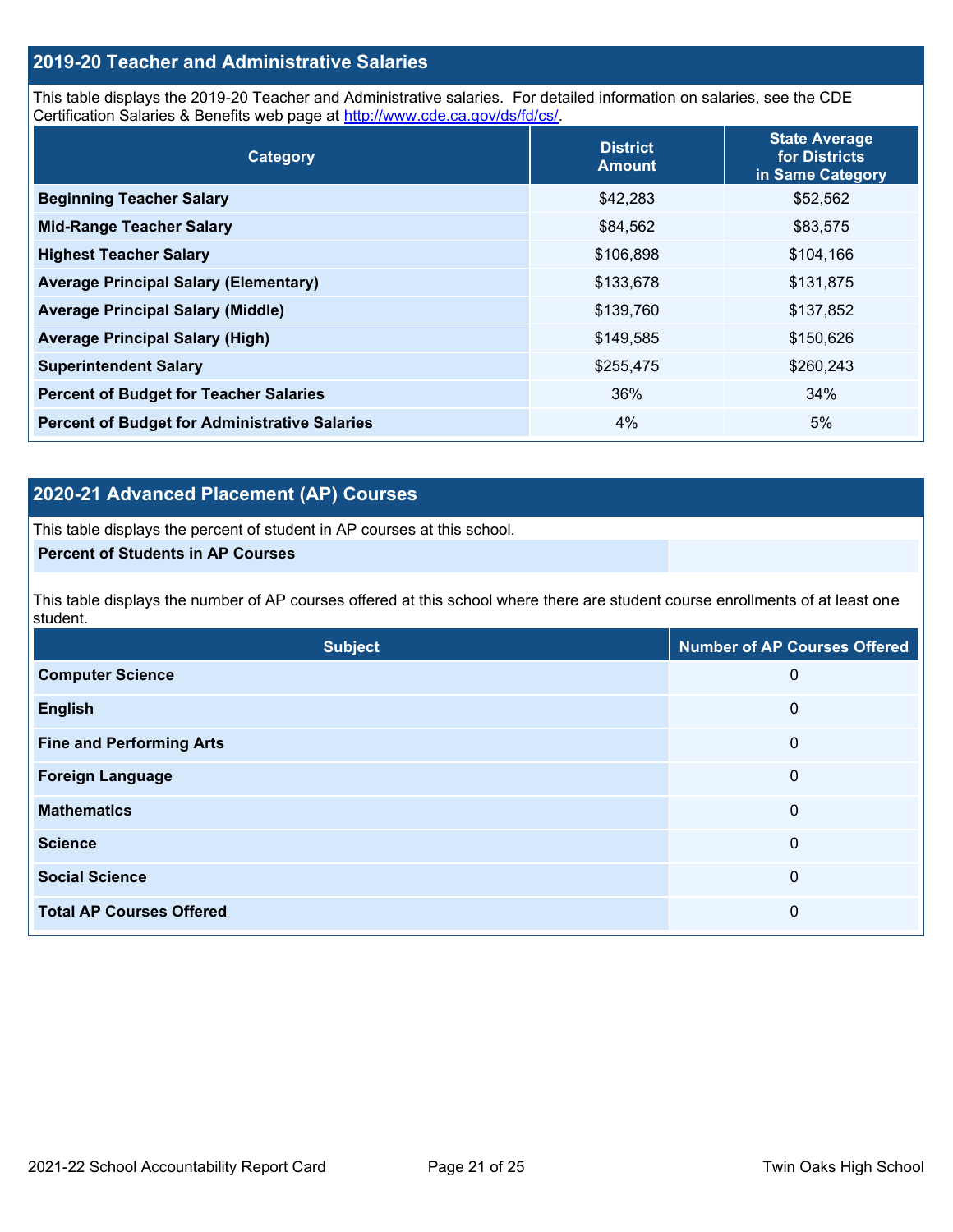### **Professional Development**

San Marcos Unified School District (SMUSD) is committed to the belief that the strongest predictor of student achievement is the quality of the teacher inside the classroom. In support of this belief, SMUSD is deeply committed to teacher learning and professional development as evidenced by our district mission statement.

San Marcos Unified School District's Mission Statement includes these commitments:

- "hiring and retaining only the best educators and investing in their success."
- "providing quality education based on high standards, effective practices, continuous improvement, and innovation."

Every new teacher in our district engages in a rigorous 2 year training program where the new employee receives 30 hours of professional development on our research-based instructional framework, the Essential Elements of Instruction (EEI). These instructional strategies apply to any curricular area and any grade level. New administrators to the District receive professional learning in this instructional framework as well.

In the 2019-20 school year, at the secondary level, the district focused professional learning on the continued implementation of state academic standards in English language arts, English development, mathematics, science, and history. Attention was placed on the integration of common formative and summative assessments in English language arts and math within the instructional cycle. ELA teachers were offered additional support to deepen their understanding of newly adopted instructional materials and how to appropriately use these resources to support student learning. Science teachers were given time to delve deeply into NGSS, aligning and/or creating course outlines and units to the requirements of the new standards. The use of technology within the educational setting to support the implementation of standards and student learning has required ongoing professional development for teachers to confidently and effectively use these tools.

Various means of professional learning were offered: face-to-face workshops during the regular workday, during school breaks, and after school as well as online sessions available for staff to access during times that best work with their schedule. Principals provided staff development during regularly scheduled staff meetings throughout the year. Teachers who work with students with special needs engaged in ongoing collaboration to implement more inclusive delivery models.

Teachers continued to engage in professional development each week as they worked collaboratively during their structured teacher collaboration time (early release Wednesdays for elementary/middle school staff and late start Tuesdays for high school staff). This provided teachers the opportunity to share best practices to meet students' needs. Teachers on Special Assignment (TOSAs) provided professional development and worked with teachers in their classrooms modeling strategies, planning collaboratively, and providing support.

This table displays the number of school days dedicated to staff development and continuous improvement.

| <b>Subiect</b>                                                                  |    |  |  |
|---------------------------------------------------------------------------------|----|--|--|
| Number of school days dedicated to Staff Development and Continuous Improvement | 62 |  |  |

# **San Marcos Unified School District 2020-21 Local Accountability Report Card (LARC) Addendum**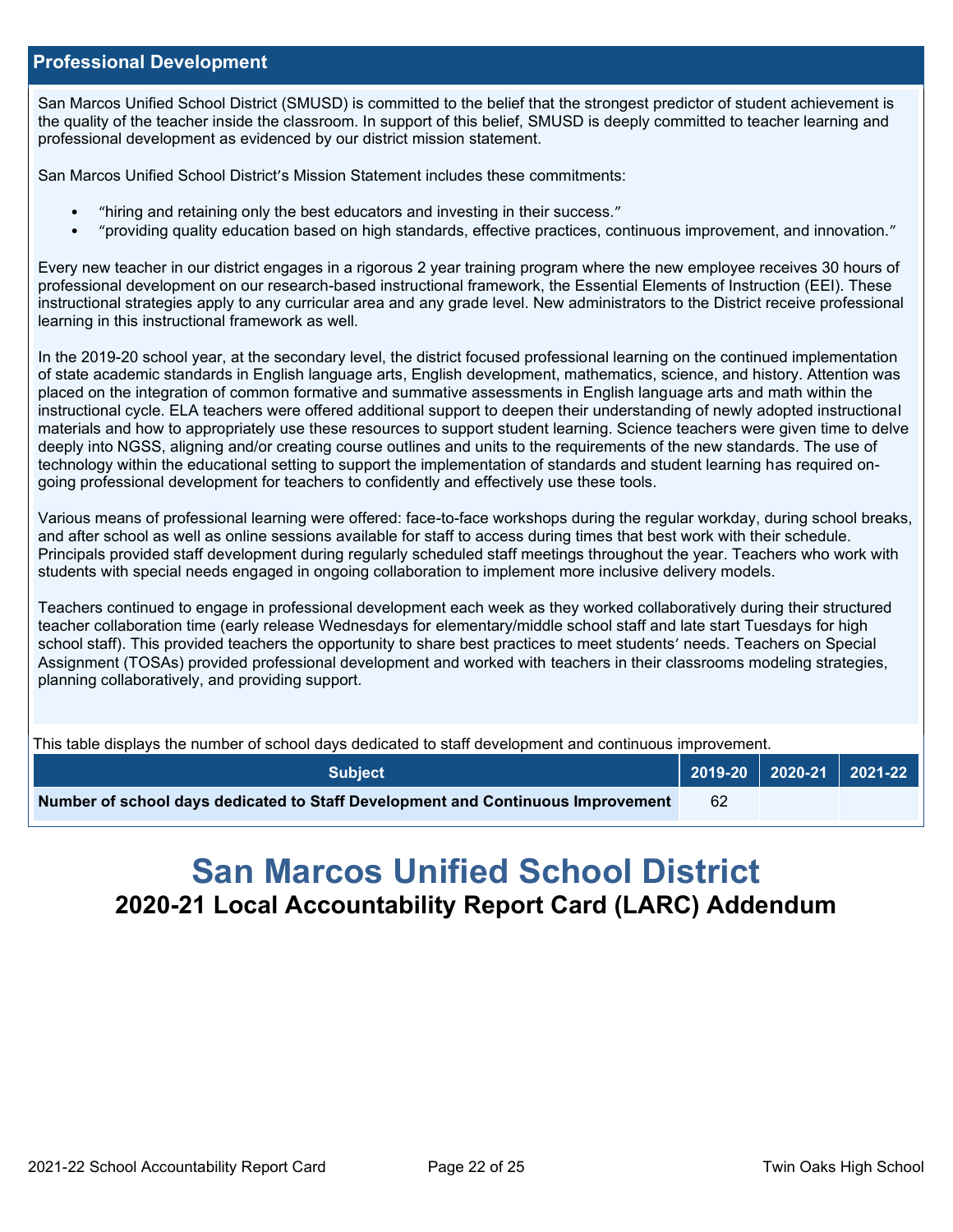## **Local Accountability Report Card (LARC) Addendum**

**2020-21 Local Accountability Report Card (LARC) Addendum Overview**



On July 14, 2021, the California State Board of Education (SBE) determined that the California Department of Education (CDE) will use the SARC as the mechanism to conduct a one-time data collection of the LEA-level aggregate test results of all school's local assessments administered during the 2020–2021 school year in order to meet the federal Every Students Succeeds Act (ESSA) reporting requirement for the Local Educational Agency Accountability Report Cards (LARCs).

Each local educational agency (LEA) is responsible for preparing and posting their annual LARC in accordance with the federal ESSA. As a courtesy, the CDE prepares and posts the LARCs on behalf of all LEAs.

Only for the 2020–2021 school year and the 2020–2021 LARCs, LEAs are required to report their aggregate local assessments test results at the LEA-level to the CDE by populating the tables below via the SARC. These data will be used to meet the LEAs' federal requirement for their LARCs. Note that it is the responsibility of the school and LEA to ensure that all student privacy and suppression rules are in place when reporting data in Tables 3 and 4 in the Addendum, as applicable.

The tables below are not part of the SBE approved 2020–2021 SARC template but rather are the mechanism by which these required data will be collected from LEAs.

For purposes of the LARC and the following tables, an LEA is defined as a school district, a county office of education, or a direct funded charter school.

| 2021-22 District Contact Information |                                    |  |  |
|--------------------------------------|------------------------------------|--|--|
| <b>District Name</b>                 | San Marcos Unified School District |  |  |
| <b>Phone Number</b>                  | (760) 752-1299                     |  |  |
| Superintendent                       | Dr. Andrew S. Johnsen              |  |  |
| <b>Email Address</b>                 | andy.johnsen@smusd.org             |  |  |
| <b>District Website Address</b>      | www.smusd.org                      |  |  |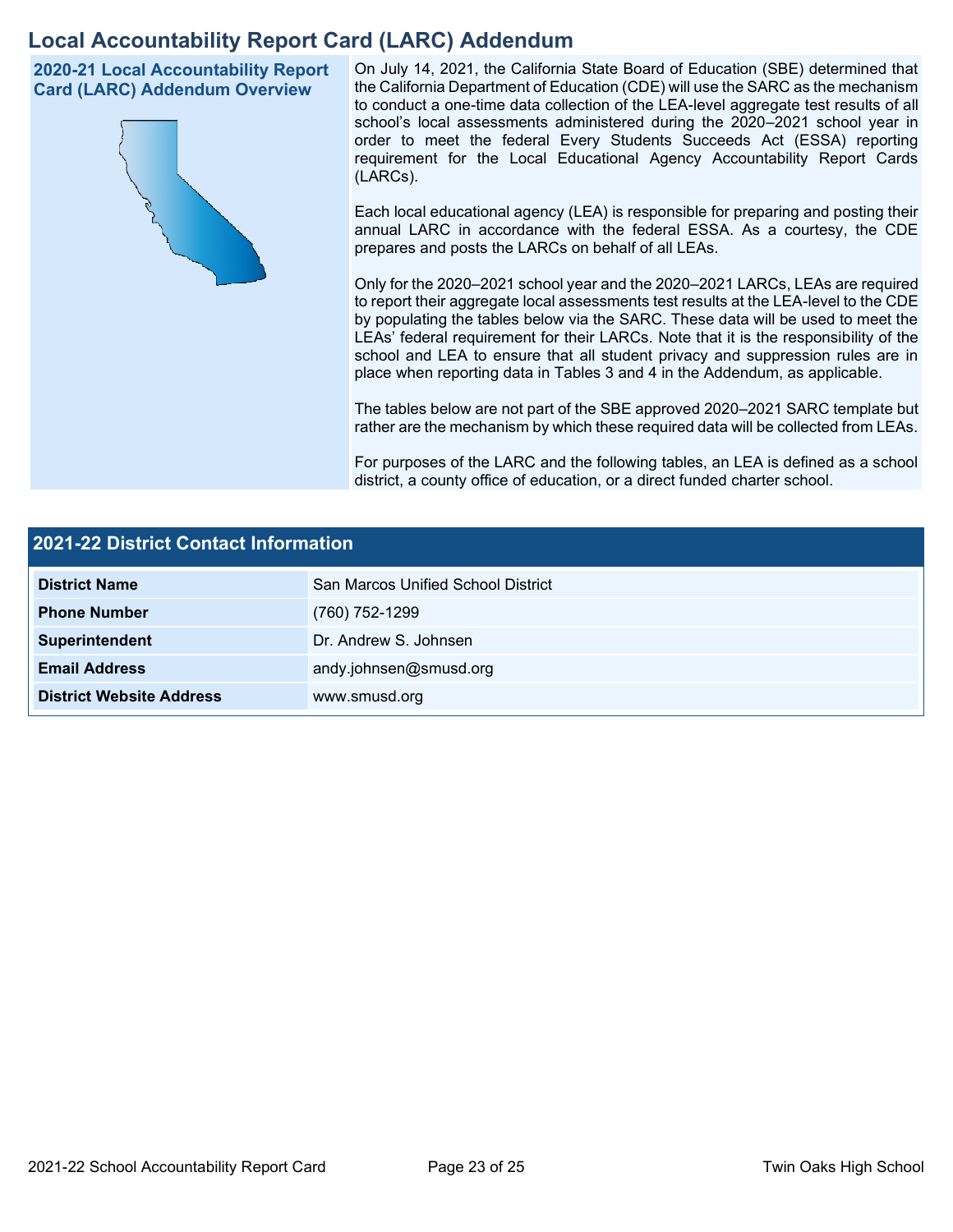### **2020-21 CAASPP Test Results in ELA by Student Group**

This table displays CAASPP test results in ELA by student group for students grades three through eight and grade eleven taking and completing a state-administered assessment. The CDE will populate this table for schools in cases where the school administered the CAASPP assessment. In cases where the school administered a local assessment instead of CAASPP, the CDE will populate this table with "NT" values, meaning this school did not test students using the CAASPP. See the local assessment(s) table for more information.

| <b>CAASPP</b><br><b>Student Groups</b>               | <b>CAASPP</b><br><b>Total</b><br><b>Enrollment</b> | <b>CAASPP</b><br><b>Number</b><br><b>Tested</b> | <b>CAASPP</b><br><b>Percent</b><br><b>Tested</b> | <b>CAASPP</b><br><b>Percent</b><br><b>Not Tested</b> | <b>CAASPP</b><br><b>Percent</b><br><b>Met or</b><br><b>Exceeded</b> |
|------------------------------------------------------|----------------------------------------------------|-------------------------------------------------|--------------------------------------------------|------------------------------------------------------|---------------------------------------------------------------------|
| <b>All Students</b>                                  | 10651                                              | 3                                               | 0.03                                             | 99.97                                                | $\sim$                                                              |
| <b>Female</b>                                        | 5196                                               | $\mathbf{1}$                                    | 0.02                                             | 99.98                                                |                                                                     |
| <b>Male</b>                                          | 5444                                               | $\overline{2}$                                  | 0.04                                             | 99.96                                                | --                                                                  |
| American Indian or Alaska Native                     | 18                                                 | 0                                               | $\sim$ $\sim$                                    | 100.00                                               | --                                                                  |
| <b>Asian</b>                                         | 582                                                | 0                                               | 0.00                                             | 100.00                                               |                                                                     |
| <b>Black or African American</b>                     | 155                                                | 0                                               | 0.00                                             | 100.00                                               | $\hspace{0.05cm}$ – $\hspace{0.05cm}$                               |
| <b>Filipino</b>                                      | 220                                                | $\mathbf 0$                                     | 0.00                                             | 100.00                                               |                                                                     |
| <b>Hispanic or Latino</b>                            | 4958                                               | $\mathbf 0$                                     | 0.00                                             | 100.00                                               | --                                                                  |
| Native Hawaiian or Pacific Islander                  | 45                                                 | 0                                               | 0.00                                             | 100.00                                               | --                                                                  |
| <b>Two or More Races</b>                             | 550                                                | 0                                               | 0.00                                             | 100.00                                               |                                                                     |
| <b>White</b>                                         | 4123                                               | 3                                               | 0.07                                             | 99.93                                                | --                                                                  |
| <b>English Learners</b>                              | 1408                                               | $\pmb{0}$                                       | 0.00                                             | 100.00                                               |                                                                     |
| <b>Foster Youth</b>                                  | 23                                                 | 0                                               | 0.00                                             | 100.00                                               |                                                                     |
| <b>Homeless</b>                                      | 224                                                | 0                                               | 0.00                                             | 100.00                                               | $\hspace{0.05cm}$                                                   |
| <b>Military</b>                                      | $\mathbf 0$                                        | $\pmb{0}$                                       | $\mathbf 0$                                      | $\mathbf 0$                                          | 0                                                                   |
| <b>Socioeconomically Disadvantaged</b>               | 2847                                               | 0                                               | 0.00                                             | 100.00                                               | --                                                                  |
| <b>Students Receiving Migrant Education Services</b> | 157                                                | 0                                               | 0.00                                             | 100.00                                               |                                                                     |
| <b>Students with Disabilities</b>                    | 1558                                               | 3                                               | 0.19                                             | 99.81                                                |                                                                     |